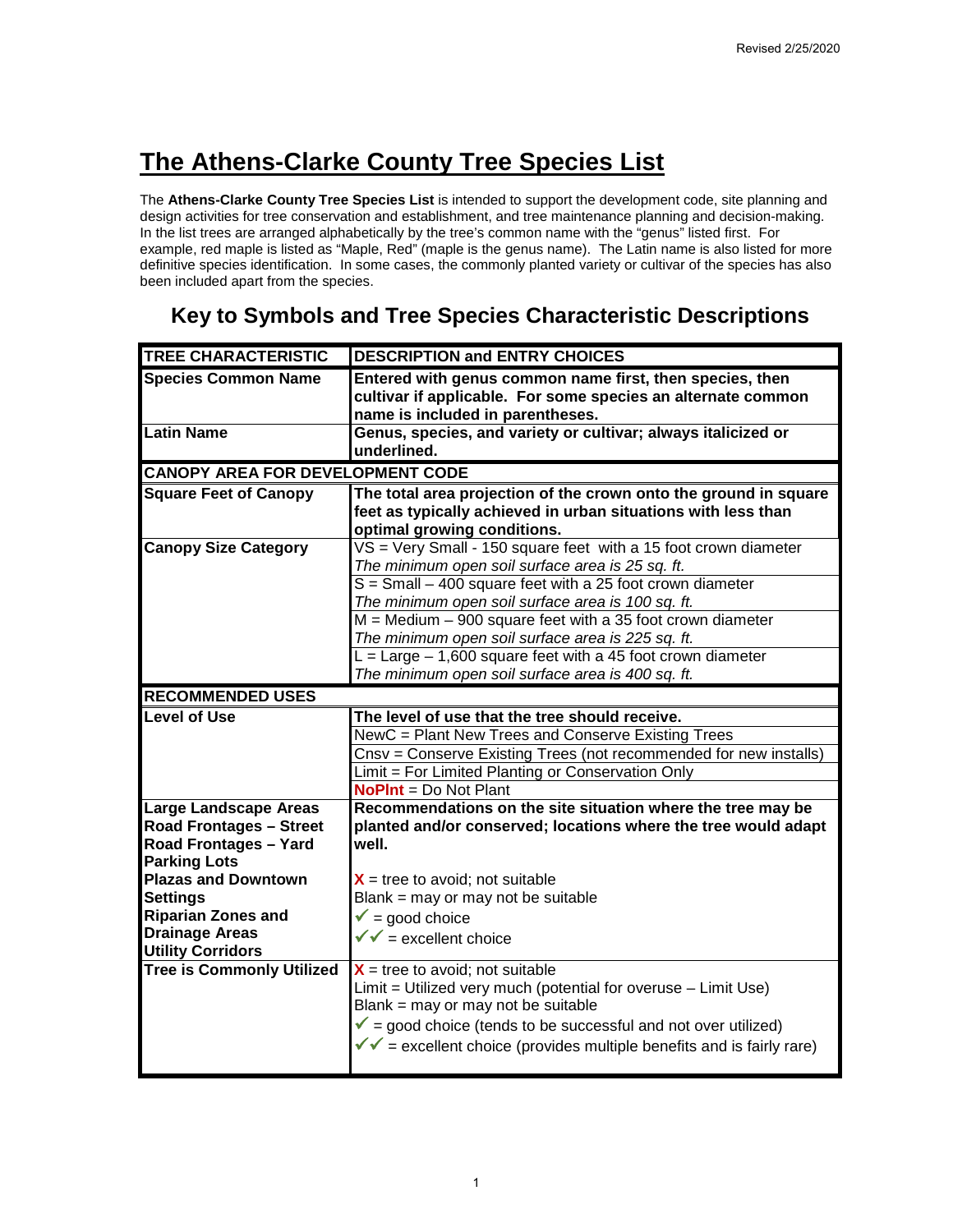| <b>TREE CHARACTERISTIC</b>     | <b>DESCRIPTION and ENTRY CHOICES</b>                                          |
|--------------------------------|-------------------------------------------------------------------------------|
| PHYSICAL CHARACTERISTICS       |                                                                               |
| <b>Height Class in Urban</b>   | Height class (ground to tip of leader or tallest branch) of a                 |
| <b>Conditions</b>              | mature tree commonly achieved in urban situations with less                   |
|                                | than optimal growing conditions.                                              |
|                                | $S = Small: 15-25$ feet                                                       |
|                                | $M = Medium: 25-40 feet$                                                      |
|                                | $L = Large: 40 feet and taller$                                               |
| <b>Crown Class in Urban</b>    | The width of the crown (at its widest point) commonly achieved                |
| <b>Conditions</b>              | in urban situations with less than optimal growing conditions.                |
|                                | $VS = Very$ Small (150 square feet with a 15 foot crown diameter)             |
|                                | S = Small (400 square feet with a 25 foot crown diameter)                     |
|                                | $M =$ Medium (900 square feet with a 35 foot crown diameter)                  |
|                                | $L = \text{Large } (1,600 \text{ square feet with a 45 foot crown diameter})$ |
| <b>Mature Crown Form</b>       | General shape of the tree crown (leaves and branches) when                    |
|                                | fully leafed out.                                                             |
|                                | Irregular                                                                     |
|                                | Multi-Stemmed                                                                 |
|                                | Oval (Columnar)                                                               |
|                                | Pyramidal                                                                     |
|                                | Rounded                                                                       |
|                                | Spreading                                                                     |
|                                | Upright (Vase)                                                                |
| <b>Typical Range of Mature</b> | Typical range of height of tree in feet from ground to bud at tip of          |
| <b>Tree Height</b>             | leader or tallest branch under various conditions.                            |
| <b>Typical Range of Mature</b> | Typical range of spread of branches in feet at the widest                     |
| <b>Crown Width</b>             | diameter across the crown under various conditions.                           |
| <b>Leaf Type</b>               | Persistence and type of leaf on the tree. Deciduous trees lose                |
|                                | their leaves in the fall.                                                     |
|                                | DB = Deciduous Broadleaf                                                      |
|                                | DC = Deciduous Conifer                                                        |
|                                | EB = Evergreen Broadleaf                                                      |
|                                | EC = Evergreen Conifer                                                        |
| <b>Leaf Texture</b>            | Relative size and appearance of leaves.                                       |
|                                | $\overline{F}$ = Fine                                                         |
|                                | $M = Medium$                                                                  |
|                                | $C = \text{Coarse}$                                                           |
| <b>Fall Leaf Color</b>         | The typical color of the tree's fall foliage.                                 |
|                                | $EV = evergreen$                                                              |
|                                | $BR =$ bronze or brown                                                        |
|                                | $MA = maroon$                                                                 |
|                                | MU = multi-colored: maroon, red, orange, yellow                               |
|                                | $OR = orange$                                                                 |
|                                | $RE = red$                                                                    |
|                                | $YE = yellow$                                                                 |
|                                | I = insignificant color change                                                |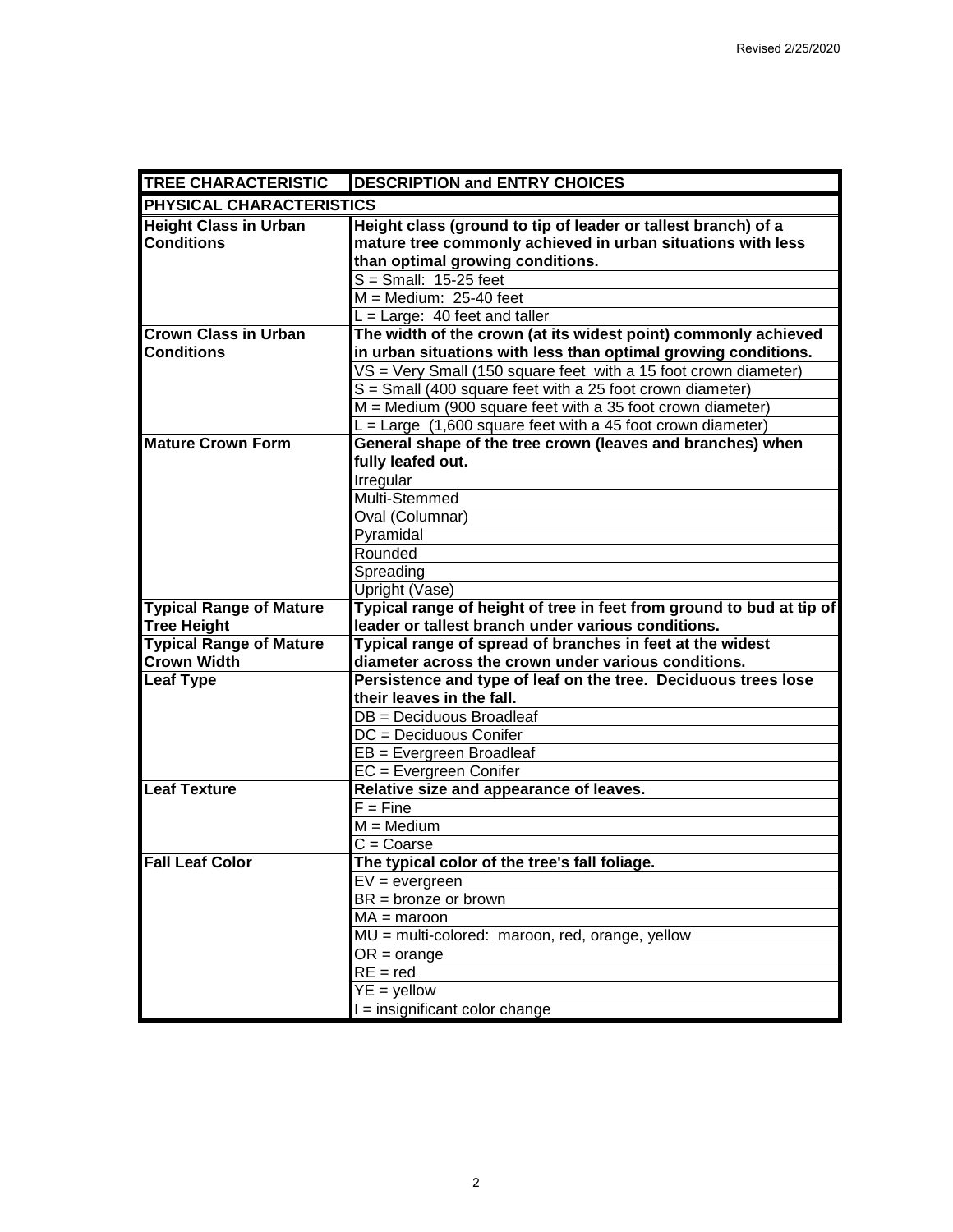| <b>TREE CHARACTERISTIC</b>           | <b>DESCRIPTION and ENTRY CHOICES</b>                                                                                               |
|--------------------------------------|------------------------------------------------------------------------------------------------------------------------------------|
| PHYSICAL CHARACTERISTICS (continued) |                                                                                                                                    |
| <b>Flower Color</b>                  | For trees with showy flowers, indicates the typical flower color.                                                                  |
|                                      | $B = blue$                                                                                                                         |
|                                      | $L =$ purple                                                                                                                       |
|                                      | M = multiple colors: white, pink, purple, red, or others                                                                           |
|                                      | $P = pink$                                                                                                                         |
|                                      | $R = red$                                                                                                                          |
|                                      | $W =$ white                                                                                                                        |
|                                      | $Y =$ yellow                                                                                                                       |
|                                      | I = insignificant flowers: small with an unremarkable color                                                                        |
| <b>Flowering Time</b>                | For trees with showy flowers, the general season of blooming for                                                                   |
|                                      | the species.                                                                                                                       |
| <b>Wildlife Value</b>                | Indicates with an "√" if the tree produces flowers (nectar) or                                                                     |
|                                      | fruits that are consumed by insects, birds, or mammals.                                                                            |
| <b>Excessive Litter</b>              | Indicates with an "X" if the tree produces large or hazardous                                                                      |
|                                      | leaves, fruit, or other litter.                                                                                                    |
|                                      | <b>ENVIRONMENTAL CHARACTERISTICS AND TOLERANCES</b>                                                                                |
| <b>Native Tree to Athens-</b>        | Indicates whether or not the tree is found naturally growing in                                                                    |
| <b>Clarke Co.</b>                    | the Athens-Clarke County area.                                                                                                     |
|                                      | $Y = Yes$                                                                                                                          |
|                                      | $N = No$                                                                                                                           |
| <b>Growth Rate</b>                   | Typical rate of growth under urban conditions.                                                                                     |
|                                      | $S =$ Slow: 1/2 to 1-1/2 feet/year                                                                                                 |
|                                      | $M =$ Moderate: 1-1/2 to 2-1/2 feet/year                                                                                           |
|                                      | $F = Fast: 2-1/2 to 3+ feet/year$                                                                                                  |
| <b>Average Life Span</b>             | The average life span (useful service life) of the species when<br>growing under average urban conditions. A tree is at the end of |
|                                      | its useful service life when its risk of failure becomes                                                                           |
|                                      | unacceptable and cannot be improved or when the tree is no                                                                         |
|                                      | longer an asset due to its appearance or condition.                                                                                |
|                                      | $S =$ Short: less than 25 years useful service life.                                                                               |
|                                      | M = Moderate: 25 to 40 years useful service life.                                                                                  |
|                                      | L = Large: 50 years or greater useful service life.                                                                                |
| <b>Net Effect on Air Quality</b>     | The net monetary effects in cents attributable to the species on                                                                   |
|                                      | air quality; listed as a benefit (positive) or cost (negative).                                                                    |
|                                      | Includes the species net effect on ozone, sulfur dioxide, nitrogen                                                                 |
|                                      | dioxide, particulate matter (PM10), and carbon monoxide.                                                                           |
| <b>Soil Moisture</b>                 | The typical soil moisture conditions for the species in its native                                                                 |
|                                      | habitat.                                                                                                                           |
|                                      | H = Hydric: wet and may be occasionally flooded for short periods                                                                  |
|                                      | $M =$ Mesic: moist but moderately well- to well-drained                                                                            |
|                                      | $X = X$ eric: dry and very well-drained                                                                                            |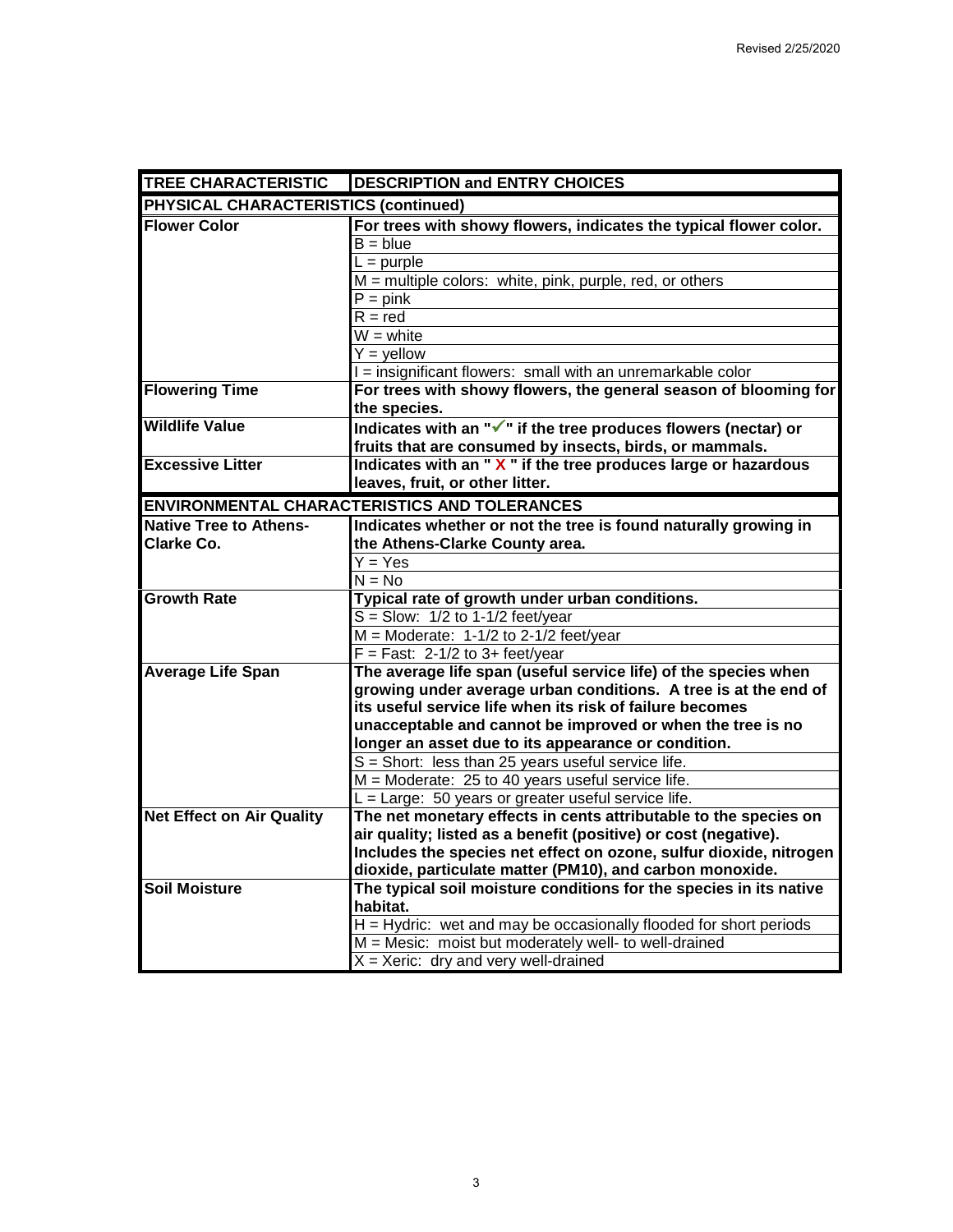| <b>TREE CHARACTERISTIC</b>   | <b>DESCRIPTION and ENTRY CHOICES</b>                                                          |
|------------------------------|-----------------------------------------------------------------------------------------------|
|                              | <b>ENVIRONMENTAL CHARACTERISTICS AND TOLERANCES (continued)</b>                               |
| <b>Drought Tolerance</b>     | Tolerance of the species to infrequent rain, low soil moisture, full                          |
|                              | sun, and high temperatures.                                                                   |
|                              | Low = not tolerant to drought conditions                                                      |
|                              | Moderate = tolerant to mild drought conditions; moderately tolerant to                        |
|                              | severe drought conditions                                                                     |
|                              | High = very tolerant to mild to severe and prolonged drought                                  |
|                              | conditions                                                                                    |
| <b>Preferred Soil pH</b>     | Relative soil acidity or alkalinity preferred by the species. In                              |
|                              | many cases, a range of pH preference is given if it was available.                            |
|                              | In other cases, a general level is given. A pH of 7.0 is neutral, a                           |
|                              | pH of less than 7.0 is acidic, and a pH of greater than 7.0 is<br>alkaline.                   |
|                              | $ac = acidic (5.0 to 6.0)$                                                                    |
|                              | sl ac = slightly acidic $(6.0 \text{ to } 7.0)$                                               |
|                              | $nu = neutral (7.0)$                                                                          |
|                              | sl al = sl alkaline $(7.0 \text{ to } 8.0)$                                                   |
|                              | $al = alkaline (8.0 to 8.5)$                                                                  |
|                              | $n/a = no$ information available                                                              |
| <b>Light Requirement</b>     | The amount of sunlight the species prefers or will tolerate.                                  |
|                              | Trees that are typically found in the understory or are                                       |
|                              | characteristic of late forest successional stages prefer shade or                             |
|                              | at least partial shade, while trees that typically form the                                   |
|                              | overstory or are characteristic of early successional stages                                  |
|                              | prefer full sun.                                                                              |
|                              | $FS = Full Sun$                                                                               |
|                              | PS = Partial Shade                                                                            |
|                              | SH = Shade                                                                                    |
| <b>Construction</b>          | The broad tolerance of the species in its home range to                                       |
| <b>Tolerance/Limitations</b> | construction damage, and the limitations that constrain a                                     |
|                              | species tolerance to damage.                                                                  |
| Tolerance $P = Poor$         |                                                                                               |
|                              | $M = Moderate$                                                                                |
|                              | $G = Good$<br>Limitations $\vert\vert =$ physical injury, wood compartmentalization and decay |
|                              |                                                                                               |
|                              | Susceptible to $P =$ pest complications, including chronic and acute attacks                  |
|                              | S = soil conditions, including aeration and water availability                                |
|                              | $C =$ limited climatic tolerances, including native range, hardiness, and                     |
|                              | micro-climate change                                                                          |
|                              | $X =$ all of the limitations described above                                                  |
| <b>Urban Tolerant Tree</b>   | Based upon other characteristics and tolerances to urban                                      |
|                              | conditions; an "√" indicates the species is suitable for planting                             |
|                              | under "tough" urban conditions.                                                               |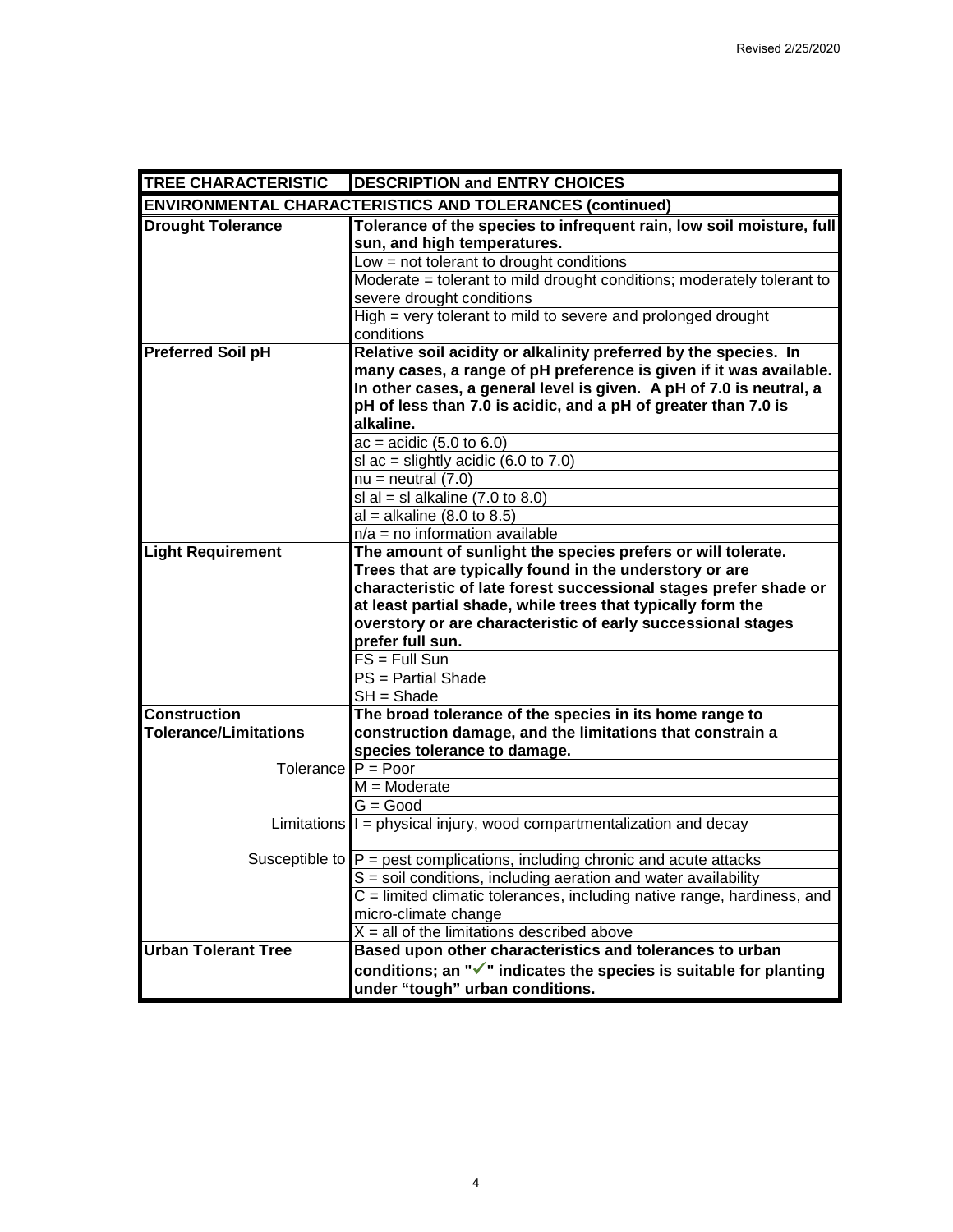|                                        |                                            | FOR<br><b>DEVELOPMEN</b>                      |                            |                               |                           |                                 |             | <b>RECOMMENDED USES</b>                            |                                     |                   |                        |                                  |                                                                                | PHYSICAL CHARACTERISTICS |                                           |                                       |                         |                    |                |                      |               |              |                                         |                                           | <b>ENVIRONMENTALCHARACTERISTICS</b><br><b>AND TOLERANCES</b> |                |                |                         |                                                 |                     |
|----------------------------------------|--------------------------------------------|-----------------------------------------------|----------------------------|-------------------------------|---------------------------|---------------------------------|-------------|----------------------------------------------------|-------------------------------------|-------------------|------------------------|----------------------------------|--------------------------------------------------------------------------------|--------------------------|-------------------------------------------|---------------------------------------|-------------------------|--------------------|----------------|----------------------|---------------|--------------|-----------------------------------------|-------------------------------------------|--------------------------------------------------------------|----------------|----------------|-------------------------|-------------------------------------------------|---------------------|
|                                        |                                            |                                               |                            |                               |                           |                                 |             |                                                    |                                     |                   |                        |                                  |                                                                                |                          |                                           |                                       |                         |                    |                |                      |               |              |                                         |                                           |                                                              |                |                |                         |                                                 |                     |
| <b>SPECIES</b><br><b>COMMON</b>        |                                            | Square Feet of Canopy<br>Canopy Size Category | ۊ<br>৳<br>evel             | Areas<br>cape<br>Landso<br>g, | Street<br>Frontages<br>ad | Yard<br><b>Frontages</b><br>oad | arking Lots | <b>Settings</b><br>wntown<br>azas and Do<br>uffers | Areas<br>nage<br>Drai<br>parian Zor | tility Corridors  | Utilized<br>Commononly | Height Class in Urban Conditions | Conditio<br>Urban<br>$\mathrel{\mathop{\mathsf{g}}\nolimits}$<br>Class<br>rown | ৯                        | Height<br>Mature Tree<br>৳<br>Range<br>ුල | š<br>ō<br>Mature (<br>৳<br>Range<br>평 | eaf Texture<br>eaf Type | all Leaf Colo      | Color<br>lower | ering                | Vildlife Valu | assive Litte | -Clarke Co.<br><b>Vative Tree to At</b> | Span<br>verage Life<br><b>Growth Rate</b> | Quality<br>et Effect on Air                                  | Moistu         |                | 玉<br>I Soil<br>ᄝ        | Tolerance/Limitations<br>construction           | Jrban Tolerant Tree |
| <b>NAME</b>                            | <b>LATIN NAME</b>                          |                                               |                            |                               |                           |                                 |             |                                                    |                                     |                   | ၉၉                     |                                  |                                                                                |                          | 욧                                         |                                       |                         |                    |                |                      |               |              |                                         |                                           |                                                              |                |                |                         |                                                 |                     |
| Alder, Hazel (Tag)                     | Alnus serrulata                            | 150<br>$\mathsf{VS}$                          | NewC                       | ✓✓                            |                           |                                 |             | ✓∣                                                 | $\checkmark$                        | $\checkmark$      | ✓                      | s                                | <b>VS</b>                                                                      | Multi-Stemmed 10-20      |                                           | $10 - 20$                             | DB<br>M                 | YE                 | $\mathbf{L}$   |                      |               |              | Y                                       | <sub>S</sub>                              |                                                              |                | n/a W M acidic |                         | $\mathbb{G}/% \mathbb{G}^{\prime}$<br><b>FS</b> | √                   |
| Ash, Green                             | Fraxinus pennsylvanica                     | 1,600<br>$\mathbf{L}$                         | NoPln                      |                               |                           |                                 |             | susceptible to emerald ash bore                    |                                     |                   |                        |                                  | $\blacksquare$                                                                 | Rounded                  | 60-100                                    | 40-50                                 | DB                      | M MU               |                |                      | ✔             |              | Y                                       | F<br>M                                    |                                                              | 0.090 W        |                | sl ac-sl all            | G/                                              |                     |
| Ash, White                             | Fraxinus americana                         | 1,600                                         | <b>JoPlr</b>               |                               |                           |                                 |             | susceptible to emerald ash borer                   |                                     |                   |                        |                                  |                                                                                | Rounded                  | $50 - 80$                                 | 30-60                                 | DB.                     | M MA<br>F          |                |                      | ✓             |              | $\vee$                                  | $\overline{M}$                            | 0.100                                                        | <b>M</b>       |                | l ac-si alk             | M/IS                                            |                     |
| <b>Baldcypress</b>                     | Taxodium distichum<br>Tilia americana      | M<br>900<br>1.600<br>$\mathbf{L}$             | NewC<br>Cnsv               | $\checkmark$<br>✓             |                           | ✓✓                              |             |                                                    | マイ イイ<br>$\checkmark$               |                   | V V                    |                                  | M<br>$\mathbf{I}$                                                              | Pyramidal<br>Irregular   | 50-100<br>60-100                          | 20-50<br>35-50                        | DC.<br>DBCYE            | <b>BR</b>          | $\mathbf{L}$   | Y Summer             |               |              | ${\sf N}$<br>Y                          | M<br>E<br><b>M</b>                        | 0.032                                                        | 0.144 M        |                | M H ac-sl alk<br>ac-alk | G/<br>P/A                                       |                     |
| Basswood, American (Linden)            | Fagus grandifolia                          | 1.600<br>L.                                   | <b>NewC</b>                | ✓✓                            |                           |                                 |             | $\mathbf{x}$                                       |                                     |                   |                        |                                  |                                                                                | Oval                     | 80-100                                    | 50-70                                 | DB.                     | M<br>YE            |                |                      |               |              | $\vee$                                  | $\mathbf{S}$                              | 0.160                                                        |                |                | acidic                  | P/A                                             |                     |
| Beech, American<br><b>Birch, River</b> | Betula nigra                               | 900<br>M                                      | NewC                       | ✓✓                            |                           | $\checkmark$                    |             | ✓✓                                                 |                                     |                   |                        | M                                | M                                                                              | Pyramidal                | 50-90                                     | 40-60                                 | DB F/M                  | YE                 |                |                      |               |              | Y                                       | F                                         | 0.117                                                        |                |                | acidic                  | G/                                              |                     |
| <b>Birch, River 'Heritage'</b>         |                                            | 900<br>М                                      | NewC                       | ✓✓                            | ✔                         | ✓√                              |             | ✓✓                                                 | ∢√                                  |                   |                        | M                                | M                                                                              | Pyramidal                | 50-90                                     | 40-60                                 | DB F/M                  | YE                 | $\mathbf{I}$   |                      |               |              | Y                                       | F                                         | n/a                                                          |                |                | acidic                  | n/a                                             |                     |
| <b>Blackgum (Tupelo)</b>               | Betula nigra 'Heritage'<br>Nyssa sylvatica | M<br>900                                      | NewC                       | ✓✓                            | ✓                         | ✓√                              |             |                                                    | ✓                                   |                   |                        |                                  | M                                                                              | Oval                     | 50-100                                    | $20 - 35$                             | DB M RE                 |                    |                |                      |               |              | Y                                       | - S                                       | $-0.053$                                                     |                |                | sl ac-sl all            | G/                                              |                     |
|                                        |                                            | M<br>900                                      | Cnsy                       | √                             |                           |                                 |             |                                                    | ✓                                   |                   |                        |                                  | M                                                                              | Rounded                  | 50-75                                     | 40-50                                 | DВ                      | M.<br>YE           |                |                      |               |              | Y                                       |                                           | 0.036                                                        |                |                | adapt                   | G/                                              |                     |
| <b>Boxelder</b>                        | Acer negundo                               | 150                                           |                            |                               |                           |                                 |             |                                                    |                                     | ✓                 |                        |                                  |                                                                                | Multi-Stemmed 15-20      |                                           |                                       | DB                      | M<br>YE            | W              |                      |               |              | N                                       | M<br>$\mathbf{S}$                         |                                                              |                |                |                         |                                                 |                     |
| <b>Buckeye, Bottlebrush</b>            | Aesculus parviflora                        | <b>VS</b><br>150<br><b>VS</b>                 | <b>NewC</b><br><b>NewC</b> | ✓                             |                           |                                 |             |                                                    | $\checkmark$                        | ✔                 |                        |                                  | <b>VS</b><br><b>VS</b>                                                         | Rounded                  | $15 - 25$                                 | $10 - 15$<br>$5 - 15$                 | DB.                     | M<br>YE            |                | Summer<br>P/Y Spring |               |              | $\vee$                                  |                                           |                                                              | $n/a$ N<br>n/a |                | c-adapt<br>ac-adapt     | n/a<br>n/a                                      |                     |
| <b>Buckeye, Painted</b>                | Aesculus sylvatica<br>Aesculus pavia       | 150<br><b>VS</b>                              | <b>NewC</b>                |                               |                           |                                 |             |                                                    |                                     | √                 |                        |                                  | <b>VS</b>                                                                      | Rounded                  | $10 - 15$                                 | $10 - 15$                             | DB                      | M<br>YE            | $\mathsf{R}$   |                      |               |              | N                                       | $\mathbf{M}$<br><sub>S</sub>              |                                                              | $n/a$ M        |                |                         | M <sub>1</sub>                                  |                     |
| <b>Buckeye, Red</b>                    |                                            | 900<br>M                                      |                            | ✓                             | ✔                         | ✔                               |             |                                                    | ∢√                                  |                   |                        | M                                | M                                                                              | Oval                     | $30 - 40$                                 |                                       | DB.                     | M OR               | $\blacksquare$ | Spring               |               |              | $\vee$                                  | -S                                        |                                                              |                |                | M ac-alk                | M/IS                                            |                     |
| <b>Buckthorn, Carolina</b>             | Rhamnus caroliniana                        | M<br>900                                      | <b>NewC</b>                |                               |                           |                                 |             |                                                    |                                     |                   |                        | $\mathbf{s}$                     | M                                                                              | Rounded                  | 20-25                                     | $10 - 30$<br>$20 - 25$                | DB                      | M<br>YE            |                |                      |               |              | $\mathsf{N}$                            | M<br>$\mathcal{S}$                        |                                                              | $n/a$ M        |                | adapt                   |                                                 | n/a                 |
| <b>Buckthorn, Common</b>               | Rhamnus cathartica                         |                                               | Limit                      |                               |                           |                                 |             |                                                    | ✔                                   | ✔                 |                        |                                  |                                                                                |                          |                                           |                                       |                         | M<br>YF            | W              |                      |               |              | $\vee$                                  | $\overline{M}$                            |                                                              | $n/a$ M        |                |                         |                                                 |                     |
| <b>Buttonbush, Common</b>              | Cephalanthus occidentalis                  | VS<br>150                                     | New <sub>C</sub>           | ✔                             |                           |                                 |             |                                                    | $\checkmark$                        |                   |                        |                                  | $V^{\mathcal{S}}$<br>M                                                         | Multi-Stemmed 10-15      |                                           | $10 - 15$                             | DB.                     |                    |                | Late Summer          |               |              | $\mathsf{Y}$                            | F                                         |                                                              | $n/a$ W        |                | n/a                     | G/I<br>G/                                       |                     |
| Catalpa, Southern                      | Catalpa bignonioides                       | 900<br>M                                      | Cnsv                       | ✔                             |                           |                                 |             |                                                    |                                     |                   |                        |                                  |                                                                                | Rounded                  | $30 - 40$                                 | $30 - 40$                             | DB                      | $\mathsf{C}$<br>YE | ${\sf W}$      | Spring               |               |              |                                         |                                           |                                                              | 0.014 M        |                | sl ac-sl alk            |                                                 |                     |
| Cedar, Deodar                          | Cedrus deodara                             | M<br>900                                      | I imit                     | √                             |                           |                                 |             |                                                    |                                     |                   |                        |                                  | M                                                                              | Pyramidal                | 40-100                                    | 40-100                                | ЕC.                     | EV<br>F            |                |                      |               |              | $\mathsf{N}$                            | M                                         | $-0.031$                                                     | D.             |                | H ac-sl alk             | $\alpha$                                        |                     |
| Cedar, Japanese                        | Cryptomeria japonica                       | 900<br>${\sf M}$                              | Limit                      |                               |                           | ✔                               |             | ✓                                                  |                                     |                   |                        |                                  | M                                                                              | Pyramidal                | 40-60                                     | $15 - 20$                             | EC I                    | F<br>EV            | $\mathbf{I}$   |                      |               |              | ${\sf N}$                               | <sub>S</sub>                              |                                                              | 0.084 M        |                |                         | n/a                                             | v                   |
| <b>Chastetree (Vitex)</b>              | Vitex agnus-castus                         | <b>VS</b><br>150                              | NewC                       |                               | ✔                         | ✔                               | ✓           |                                                    |                                     | √                 |                        |                                  | VS                                                                             | Multi-Stemmed 15-20      |                                           | $10 - 20$                             | DB                      | M                  |                | B/L/W Summer         |               |              | ${\sf N}$                               | M<br>-S                                   |                                                              | $n/a$ D        |                | ac-alk                  |                                                 | $\checkmark$<br>n/a |
| Cherry, Black                          | Prunus serotina                            | 900<br>M                                      | Cnsv                       |                               |                           | ✔                               |             |                                                    | ✓                                   |                   |                        |                                  | M                                                                              | Oval                     | 50-90                                     | $15-50$                               | DB                      | M<br><b>YE</b>     | ${\sf W}$      | Early Spring         |               |              | $\mathsf{Y}$                            | F<br>M                                    |                                                              | 0.083 M        |                | sl ac                   | M <sub>1</sub>                                  |                     |
| Cherrylaurel, Carolina                 | Prunus caroliniana                         | M<br>900                                      | Cnsy                       |                               | $\mathbf{Y}$              | ✔                               |             | ✓✓                                                 | $\mathbf{v}$                        |                   |                        |                                  | M                                                                              | Oval                     | $20 - 40$                                 | 15-25                                 | FB.                     | EV<br>M            |                | W Spring             |               |              | $\overline{N}$                          | $\mathbf{A}$                              |                                                              | $n/a$ M        |                | H ac-slalk              | G/                                              | $\checkmark$        |
| <b>Cherry, Japanese Flowering</b>      | Prunus serrulata                           | 400<br>$\mathsf{s}$                           | Limit                      |                               |                           | √                               |             | ✓✓                                                 |                                     | ✔✔                |                        |                                  | $\mathbf{s}$                                                                   | Rounded                  | $20 - 30$                                 | 20-30                                 | DB.                     | $M$ OR             | P              | Spring               |               |              | $\,$ N $\,$                             | F                                         |                                                              | 0.013 M        |                | c-alk                   | n/a                                             |                     |
| Cherry, Yoshino                        | Prunes x yedoensis                         | s<br>400                                      | 1 imt                      |                               |                           | ✓✓                              |             | √√                                                 |                                     | $\checkmark$      |                        |                                  | $\mathbf{S}$                                                                   | Rounded                  | $20 - 45$                                 | $20 - 40$                             | DB.                     | M<br>YE            |                | P/W Spring           |               |              | N                                       | <b>F</b>                                  |                                                              | $n/a$ M        |                |                         | n/a                                             |                     |
| Chestnut, American                     | Castanea dentata                           | 1,600<br>$\mathsf{L}$                         | NoPln                      |                               |                           |                                 |             | susceptible to chestnut blight                     |                                     |                   |                        |                                  | $\mathbf{L}$                                                                   |                          |                                           |                                       |                         |                    |                |                      |               |              | $\mathsf{Y}$                            |                                           |                                                              |                |                |                         |                                                 | ú                   |
| <b>Chestnut, Chinese</b>               | Castanea mollissima                        | 1,600                                         | NewC                       | ✓                             |                           | ✔                               |             |                                                    |                                     |                   |                        |                                  |                                                                                | Rounded                  | 40-60                                     | 40-60                                 | DВ                      | M<br><b>BR</b>     | W              | Summer               |               |              | N                                       |                                           | n/a                                                          |                |                | ac-sl alk               | n/a                                             |                     |
| Chinaberry                             | Melia azedarach                            | 900<br>${\sf M}$                              | <b>JoPIn</b>               |                               |                           |                                 |             | invasive                                           |                                     |                   |                        |                                  | M                                                                              |                          |                                           |                                       |                         |                    |                |                      |               |              | N                                       |                                           |                                                              |                |                |                         |                                                 |                     |
| Chinquapin, Allegheny                  | Castanea pumila                            | 400<br>s                                      | <b>JoPIn</b>               |                               |                           |                                 |             | susceptible to chestnut blight                     |                                     |                   |                        |                                  | l s                                                                            | Rounded                  | $10 - 25$                                 | $10 - 25$                             | DB                      | M<br><b>BR</b>     |                |                      | ✔             |              | Y                                       | $\mathcal{S}$<br><sub>S</sub>             |                                                              | $n/a$ $D$      |                |                         | P/P                                             |                     |
| Cottonwood, Eastern                    | Populus deltoides                          | 1,600<br>$\mathsf{L}$                         | Cnsv                       |                               |                           |                                 |             | $\mathbf{x}$                                       | $\checkmark$                        |                   |                        |                                  |                                                                                | Pyramidal                | 50-100                                    | 20-75                                 | DB                      | $\mathsf{C}$<br>YE | $\blacksquare$ |                      | ✓<br>✓        |              | Y                                       | F<br>M                                    |                                                              | $-0.708$ M     |                | sl ac-sl alk            | $\mathbb{G}/$                                   |                     |
| Crabapple, Japanese Flowering          | Malus floribunda                           | 400<br>$\mathbb S$                            | Limit                      |                               | ✓                         | ✓<br>✓                          |             | ✓✓<br>√                                            |                                     | ✔✔                |                        | S.                               | s.                                                                             | Rounded                  | $15 - 25$                                 | $15 - 25$                             | DB<br>M                 | YE                 | P.             | Spring               |               |              | ${\sf N}$                               | M<br>$\mathbf{s}$                         |                                                              | $n/a$ M        |                | sl ac-sl all            | n/a                                             |                     |
| Crabapple, Southern                    | Malus angustifolia                         | 400<br>$\mathbb S$                            | Cnsv                       |                               |                           |                                 |             | ✔                                                  |                                     | ✔✔                |                        | S                                | <sub>S</sub>                                                                   | Spreading                | 20-25                                     | $10 - 20$                             | DB                      | M YE               |                | P Spring             |               |              | $\mathsf{Y}$                            | $\overline{M}$<br>s                       |                                                              | $n/a$ M        |                | $L$ sl ac-sl alk        |                                                 | <b>M/ICP</b>        |
| Crapemyrtle, Common                    | Lagerstroemia indica                       | 150<br><b>VS</b>                              | Cnsv                       |                               |                           |                                 | ✓           |                                                    |                                     | $\checkmark$ Limt |                        | S.                               | <b>VS</b>                                                                      | Multi-Stemmed 15-30      |                                           | 10-25                                 | DB                      | F RE               |                | M Summer             |               |              | $\mathsf N$                             | I F<br>M<br>F                             |                                                              |                |                | $0.004$ M H ac-sl alk   | n/a                                             |                     |
| Cypress, Leyland                       | Cupressocyparis leylandii                  | 400<br>$\mathsf{s}$                           | Limit                      |                               |                           |                                 | ¥           | pest susceptible<br>$\checkmark$<br>$\mathbf x$    | ✓✓                                  |                   |                        | M                                | $\mathcal{S}$                                                                  | Pyramidal                | 50-60                                     | $20 - 30$                             | EC I                    | $F$ $FV$           |                |                      |               |              | N                                       | M                                         |                                                              | $0.053$ M M    |                | ac-alk                  | $\alpha$                                        |                     |
| <b>Devil's Walking Stick</b>           | Aralia spinosa                             | 150<br><b>VS</b><br>$\mathsf{s}$              | Cnsv                       |                               |                           |                                 |             |                                                    |                                     |                   |                        |                                  | <b>VS</b>                                                                      |                          |                                           |                                       |                         |                    |                |                      |               |              | $\vee$<br>$\vee$                        |                                           |                                                              |                |                |                         |                                                 |                     |
| <b>Devilwood</b>                       | Osmanthus americanus                       | 400                                           | Cnsv                       |                               | マイ イイ                     | ✓√                              |             | ✓√                                                 |                                     | ✓√                |                        |                                  | $\mathbf{s}$                                                                   | Rounded                  | $15 - 25$                                 | $10 - 15$                             | DB.                     | M<br>YE            | W              | Spring               |               |              |                                         |                                           | n/a                                                          |                |                |                         | M/I                                             |                     |
| Dogwood, Flowering                     | Cornus florida                             | 400<br>s                                      | NewC                       | $\checkmark$                  | $\checkmark$              | $\checkmark$                    |             | ✓√                                                 |                                     |                   |                        | $\mathbf{s}$                     | s                                                                              | Spreading                | 15-30                                     | 15-30                                 | DB.                     | M RE               | W              | Spring               |               |              | Y<br>$\mathsf{Y}$                       | M<br>M                                    | 0.021                                                        |                |                | ac-nu                   | M/IP                                            |                     |
| Dogwood, Flowering Pink                | Cornus florida var. rubra                  | 400<br>$\mathsf{s}$                           | <b>NewC</b>                |                               |                           |                                 |             |                                                    |                                     | ✔                 |                        | s                                | s                                                                              | Spreading                | 15-30                                     | $15-30$                               | DB                      | M RE               | P.             | Spring               |               |              |                                         |                                           |                                                              | $n/a$ M        |                | n/a                     | n/a                                             |                     |
| Dogwood, Kousa                         | Cornus kousa                               | s<br>400                                      | NewC                       |                               | ✔                         | ✔                               |             | ✔                                                  |                                     | ✔                 |                        | S                                | s                                                                              | Rounded                  | $10 - 20$                                 | $10 - 20$                             | DB                      | M RE               | W              | Spring               | ✓             |              | ${\sf N}$                               | s<br>-S                                   |                                                              | $n/a$ M        |                |                         | n/a                                             |                     |
| Dogwood, Swamp                         | Cornus stricta                             | $\mathsf{s}$<br>400                           | Cnsv                       | √                             |                           |                                 |             |                                                    |                                     | √                 |                        |                                  | $\mathcal{S}$                                                                  | Rounded                  | $10 - 25$                                 | $10-25$                               | DB                      | M RE               | W              | Spring               |               |              |                                         |                                           | n/s                                                          |                |                | n/a                     | G/I                                             |                     |
| Elm, American                          | Ulmus americana                            | 1.600                                         | Cnsv                       | ✓                             |                           | ✓                               |             |                                                    | ✔                                   |                   | √                      |                                  | $\blacksquare$                                                                 | Upright                  | 50-100                                    | 30-70                                 | DB                      | M<br>YE            |                |                      | ✓             |              | Y                                       | $\sim$                                    |                                                              | $0.143$ M      |                | sl ac-sl alk            | M/P                                             |                     |
| Elm, American 'Princeton'              | Ulmus americana 'Princeton'                | 1.600<br>ш                                    | <b>NewC</b>                | ✓✓∣                           |                           | ✓✓                              |             |                                                    | $\checkmark$                        |                   | $\checkmark$           |                                  |                                                                                | Spreading                | 50-100                                    | 30-70                                 | DB                      | M YE               | $\mathbf{I}$   | Spring               |               |              | $\vee$                                  |                                           | 0.143                                                        |                |                | sl ac-sl alk            | M/P                                             |                     |
| Elm, Chinese (Lace Bark)*              | Ulmus parvifolia                           | 900<br>M                                      | Limit                      |                               |                           |                                 |             |                                                    |                                     |                   |                        | M                                | M                                                                              | Upright                  | 40-60                                     | $30 - 50$                             | DB F/M                  | YE                 |                |                      |               |              | $\mathsf N$                             | - F<br>M                                  | 0.058                                                        |                |                | l ac-si alk             | n/a                                             | √                   |
| Elm, Siberian                          | Ulmus pumila                               | 900<br>${\sf M}$                              | <b>JoPIn</b>               |                               |                           |                                 |             | pest susceptible; weed tree                        |                                     |                   |                        |                                  | M                                                                              |                          |                                           |                                       |                         |                    |                |                      |               |              | N                                       |                                           |                                                              |                |                |                         |                                                 |                     |
| Elm, Slippery                          | Ulmus rubra                                | 1,600<br>$\mathbf{L}$                         | Cnsv                       |                               | u                         | ✔                               |             |                                                    | ✓                                   |                   |                        |                                  |                                                                                | Upright                  | 70-80                                     | 30-50                                 | DB                      | M<br>YE            |                |                      |               |              | Y                                       | M                                         |                                                              | $0.086$ M      |                | sl ac-sl alk            |                                                 | M/P                 |
| Elm, Winged                            | Jimus alata                                | 1.600                                         | NewC                       | $\checkmark$                  | $\checkmark$              | ✔✔                              |             |                                                    |                                     |                   |                        |                                  |                                                                                | Upright                  | 70-80                                     | 30-50                                 | DB.                     | F<br>YE            |                |                      |               |              |                                         | $\overline{N}$<br>$\mathbf{M}$            | 0.034                                                        | M              |                | ac-slall                | G/                                              | $\checkmark$        |
| Flametree, Chinese (Bougainvillea)     | Koelreuteria bipinnata                     | 400<br>s                                      | NewC                       |                               |                           | ✓                               |             |                                                    |                                     |                   |                        |                                  | <sub>S</sub>                                                                   | Rounded                  | 20-40                                     | $20 - 40$                             | DB                      | M<br>YE            |                | Y Summer             |               |              | $\mathsf{N}$                            | M<br>M                                    |                                                              | $n/a$ M H      |                | sl ac-sl alk            | n/a                                             | $\checkmark$        |
| <b>Fringetree (Grancy Gray Beard)</b>  | Chionanthus virginicus                     | <b>VS</b><br>150                              | <b>NewC</b>                |                               |                           |                                 |             |                                                    |                                     |                   |                        |                                  | VS                                                                             | Oval                     | $10-30$                                   | $5 - 15$                              | DB M/C YE               |                    | W              | Spring               |               |              | $\mathsf{Y}$                            | M<br>$\mathbf{s}$                         | n/a                                                          | M              |                | acidic                  | M/S                                             |                     |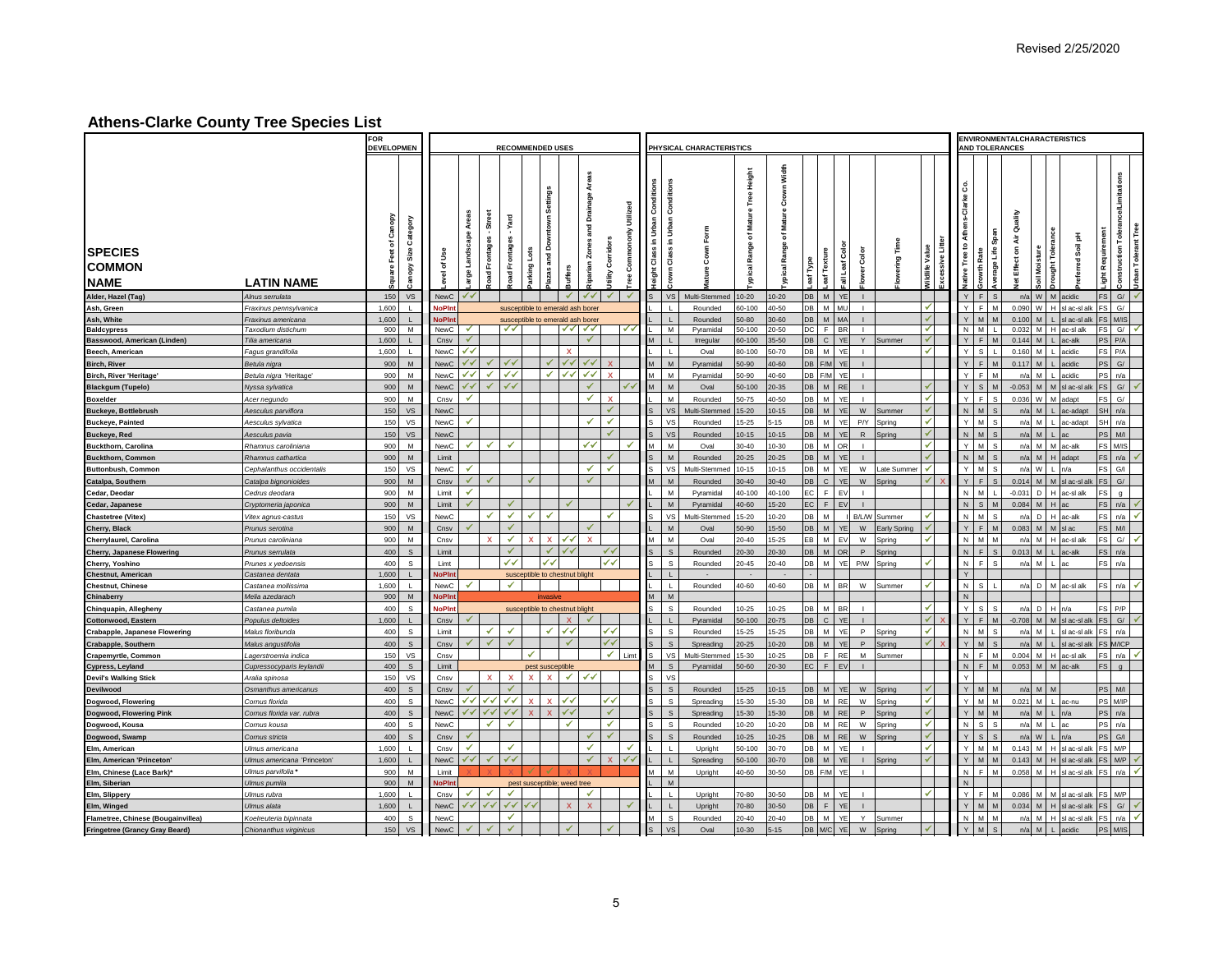|                                                |                                   | <b>FOR</b><br><b>DEVELOPMEN</b>                            |                  |                              |                         |                       |                         | <b>RECOMMENDED USES</b>                      |                                         |                            |                             |                                  |                                       | PHYSICAL CHARACTERISTICS |                                               |                                                    |                         |                           |                |               |                         |                |                                        |                                   | <b>ENVIRONMENTALCHARACTERISTICS</b><br><b>AND TOLERANCES</b> |              |              |                      |                                            |                     |
|------------------------------------------------|-----------------------------------|------------------------------------------------------------|------------------|------------------------------|-------------------------|-----------------------|-------------------------|----------------------------------------------|-----------------------------------------|----------------------------|-----------------------------|----------------------------------|---------------------------------------|--------------------------|-----------------------------------------------|----------------------------------------------------|-------------------------|---------------------------|----------------|---------------|-------------------------|----------------|----------------------------------------|-----------------------------------|--------------------------------------------------------------|--------------|--------------|----------------------|--------------------------------------------|---------------------|
|                                                |                                   |                                                            |                  |                              |                         |                       |                         |                                              |                                         |                            |                             |                                  |                                       |                          |                                               |                                                    |                         |                           |                |               |                         |                |                                        |                                   |                                                              |              |              |                      |                                            |                     |
| <b>SPECIES</b><br><b>COMMON</b><br><b>NAME</b> | <b>LATIN NAME</b>                 | quare Feet of Canopy<br>Category<br>Size<br><b>Adoue</b> : | ే<br>৳<br>g      | Areas<br>cape<br>Lands<br>g, | Street<br>pad Frontages | Yard<br>oad Frontages | Lots<br>arking l        | wntown Settings<br>and Dov<br>uffers<br>azas | Areas<br>nage<br>à<br>꾿<br>ian Zon<br>효 | <b>Corridors</b><br>tility | Utilized<br>Commononly<br>å | leight Class in Urban Conditions | Conditio<br>Urban<br>£.<br>පී<br>rown | 능<br>යි                  | Height<br>Mature Tree<br>৳<br>Range<br>rpical | š<br>ō<br><b>Mature</b><br>ъ<br>ඝ<br>Ran<br>ypical | eaf Texture<br>eaf Type | all Leaf Colo             | Color<br>ច្ន   | Ĕ<br>۱g       | Valu<br><b>Vildlife</b> | xcessive Litte | ပိ<br>ans-Clarke<br>lative Tree to Ath | န္တ<br>Life<br><b>irowth Rate</b> | È<br>£<br>$\bar{\sigma}$<br>ä<br>et Effect on                | oil Moi      | Ight         | 玉<br>Soil            | nce/Limitations<br>Tolerar<br>construction | Jrban Tolerant Tree |
| <b>Fringetree, Chinese</b>                     | Chionanthus retusus               | 150<br><b>VS</b>                                           | NewC             |                              | $\checkmark$            | ✓                     |                         | ✓                                            |                                         | $\checkmark$               |                             |                                  | I vs                                  | Rounded                  | 15-25                                         | $10 - 15$                                          | DB M/C                  | YE                        |                | W Spring      | ✓                       |                | ${\sf N}$                              | <sub>S</sub>                      |                                                              | $n/a$ M M    |              | acidic               | n/a                                        |                     |
| Ginkgo (Female)                                | Ginkgo biloba                     | 1,600<br>L                                                 | Limit            | ✓                            | $\mathbf x$             | √                     |                         | $\overline{\mathsf{x}}$                      |                                         |                            |                             | M                                |                                       | Pyramidal                | 50-75                                         | $30 - 60$                                          | DB                      | $\mathsf{C}$<br>YE        | $\blacksquare$ |               |                         |                | N                                      | s                                 |                                                              | $0.108$ M    |              | sl ac                | $\alpha$                                   | v                   |
| Ginkgo (Male)                                  | Ginkgo biloba                     | 1,600                                                      | NewC             | ✓                            | $\checkmark$            | ✔✔                    | ✓                       | ✔<br>X                                       |                                         |                            | ✔                           |                                  |                                       | Pyramidal                | 50-75                                         | 30-60                                              | DB                      | $\mathsf{C}$<br>YE        |                |               |                         |                | N                                      |                                   | 0.108                                                        |              |              | sl ac                | $\alpha$                                   | √                   |
| Goldenraintree                                 | Koelreuteria paniculata           | 400<br>s                                                   | NewC             |                              | √                       | ✔                     |                         | ✓                                            |                                         |                            |                             |                                  | s                                     | Rounded                  | $20 - 40$                                     | $20 - 40$                                          | DB                      | YE<br>M                   | Y              | Summer        |                         |                | N                                      | M                                 | $-0.087$                                                     |              |              | l ac-sl alk          | n/a                                        |                     |
| Hackberry, Common                              | Celtis occidentalis               | 1,600                                                      | Cnsv             | ✓                            |                         | ✓                     |                         |                                              | ✔                                       |                            |                             |                                  |                                       | Spreading                | 60-90                                         | 25-60                                              | DВ                      | F/M<br>YE                 |                |               |                         |                | Y                                      | $\mathbf{M}$                      | 0.060                                                        |              |              | l ac-sl alk          | n/a                                        | ¥                   |
| Hackberry, Georgia                             | Celtis tenuifolia                 | 1,600<br>т.                                                | Cnsv             | ✓                            |                         | ✓                     |                         |                                              | ✓                                       |                            |                             |                                  |                                       | Spreading                | 25-35                                         | 25-35                                              |                         | DB F/M YE                 |                |               |                         |                |                                        | -S                                |                                                              | $n/a$ D      |              | ac-slalk             | M/IS                                       |                     |
| Hawthorne, Washington                          | Crataegus phaenopyrum             | 400<br>s                                                   | NewC             |                              |                         | ✓                     |                         |                                              |                                         | ✓                          |                             |                                  | s                                     | Rounded                  | 10-30                                         | $5 - 25$                                           | DB.                     | F MU                      |                | W Late Spring |                         |                | N                                      |                                   |                                                              |              |              | 0.017 M M slac-slalk |                                            |                     |
| Hemlock, Eastern                               | Tsuga canadensis                  | 1.600                                                      | Cnsv             |                              |                         | ✓√                    |                         |                                              |                                         |                            |                             |                                  |                                       | Pyramidal                | 50-100                                        | $30 - 50$                                          | EC.                     | F<br>EV                   |                |               |                         |                | $\mathsf{N}$                           | <sub>S</sub>                      |                                                              |              |              | sl ac-sl all         |                                            |                     |
| <b>Hickory, Bitternut</b>                      | Carva cordiformis                 | 1.600                                                      | Cnsy             |                              |                         | ✓                     |                         |                                              |                                         |                            |                             |                                  |                                       | Oval                     | 50-100                                        | $50 - 75$                                          | DB.                     | M<br>YE                   |                |               |                         |                | $\vee$                                 | F                                 | 0.069                                                        |              |              | acidic               | P/S                                        |                     |
| <b>Hickory, Mockernut</b>                      | Carya tomentosa                   | 1.600<br>$\mathbf{L}$                                      | Cnsv             | √                            |                         | ✔                     |                         |                                              |                                         |                            |                             |                                  | $\mathbf{L}$                          | Oval                     | 50-100                                        | 50-75                                              | DB M/C                  | YE                        | $\mathbf{I}$   |               | ✓                       |                | $\vee$                                 | <sub>S</sub>                      | 0.059                                                        | <sub>D</sub> |              | sl ac                | S MP/S                                     |                     |
| <b>Hickory, Pignut</b>                         | Carya glabra                      | 1.600<br>$\mathbf{L}$                                      | Cnsv             |                              | x                       | ✔                     | $\mathbf{x}$            |                                              |                                         |                            |                             |                                  | $\blacksquare$                        | Oval                     | 50-100                                        | 50-75                                              | DB                      | M<br>YE                   | $\blacksquare$ |               |                         |                | $\mathsf{Y}$                           | s                                 | 0.058                                                        |              | H slac       |                      | M/S                                        |                     |
| <b>Hickory, Sand</b>                           | Carya pallida                     | 1,600                                                      | Cnsv             |                              |                         |                       |                         |                                              |                                         |                            |                             |                                  |                                       | Oval                     | $40 - 90$                                     | $20 - 40$                                          | DB.                     | M<br>YE                   |                |               | ✓                       |                | $\mathsf{Y}$                           | <sub>S</sub>                      | n/a                                                          |              |              | sl ac                | M/                                         |                     |
| Hickory, Shagbark                              | Carya ovata                       | 1.600                                                      | Cnsy             |                              | Y                       | √                     | Ÿ                       |                                              |                                         |                            |                             |                                  |                                       | Oval                     | 70-100                                        | $50 - 75$                                          | <b>DR</b>               | M<br>YE                   |                |               |                         |                | $\checkmark$                           | <sub>S</sub>                      |                                                              | $0.064$ M    | $M$ slac     |                      | P/S                                        |                     |
| <b>Hickory, Southern Shagbark</b>              | Carya ovata var. australis        | 1.600                                                      | Cnsv             | $\checkmark$                 |                         | ✓                     | Ÿ                       |                                              |                                         |                            |                             |                                  |                                       | Oval                     | 60-80                                         | 40-60                                              | DB.                     | M<br>YE                   |                |               | ✓                       |                | $\vee$                                 | $\epsilon$                        | n/a                                                          |              |              | sl ac                | n/a                                        |                     |
| Holly, American                                | llex opaca                        | 400<br>s                                                   | <b>NewC</b>      | ✓                            |                         | $\checkmark$          | $\mathbf{v}$            | ✓√                                           |                                         | $\mathbf{x}$               |                             | M                                |                                       | Pyramidal                | 20-70                                         | $15 - 25$                                          | EB                      | M EV                      | $\blacksquare$ |               | ✓                       |                | Y                                      | s.                                |                                                              | $0.013$ M    |              | H acidic             | G/                                         | $\mathbf{v}$        |
| Holly, Deciduous (Possumhaw)                   | llex decidua                      | 150<br>$\mathsf{VS}$                                       | Cnsv             |                              |                         | ✓                     |                         |                                              |                                         | ✔                          |                             | $\mathbf{s}$                     | <b>VS</b>                             | Rounded                  | $10 - 20$                                     | $10 - 20$                                          | DB                      | F                         |                |               | ✓                       |                | Y                                      | M<br>s                            |                                                              | $n/a$ W      |              | ac-alk               | G/                                         |                     |
| <b>Holly, Fosters</b>                          | llex x attenuata 'Fosteri'        | 150<br>vs                                                  | NewC             |                              |                         | ✔                     | ✓                       | ✓                                            |                                         |                            |                             |                                  | VS                                    | Pyramidal                | 15-25                                         | $10 - 15$                                          |                         | EB F/M EV                 | $\mathbf{I}$   |               |                         |                | $\mathsf N$                            | l s<br>s                          |                                                              |              | n/a M H slac |                      | n/a                                        | $\overline{a}$      |
| <b>Holly, Ornamental Variety</b>               | llex species                      | $\mathsf{VS}$<br>150                                       | Limit            |                              |                         | ✓                     | ✓                       | ✓                                            |                                         | ✓                          |                             |                                  | VS                                    | Rounded                  | $10 - 20$                                     | $10 - 15$                                          | EB.                     | $M$ EV                    |                |               |                         |                | N                                      |                                   | n/a                                                          |              |              |                      | n/a                                        |                     |
| Holly, Savannah                                | llex x attenuata `Savannah'       | vs<br>150                                                  | NewC             | ✓                            |                         | ✓                     | ✓                       | ✓                                            |                                         | $\mathbf{x}$               |                             |                                  | VS                                    | Pyramidal                | $30 - 45$                                     | $10 - 15$                                          | EВ                      | M EV                      |                |               |                         |                | ${\sf N}$                              | M<br>$\mathbf{s}$                 |                                                              |              |              | n/a M H ac-sl alk    | n/a                                        |                     |
| <b>Holly, Yaupon</b>                           | lex vomitoria                     | <b>VS</b><br>150                                           | NewC             |                              |                         |                       |                         |                                              |                                         | ✓                          |                             |                                  | VS                                    | Irregular                | $10 - 25$                                     | $5 - 10$                                           | EB                      | $F$ EV                    |                |               |                         |                | $\mathsf{Y}$                           | $\mathbf{s}$                      | n/a                                                          | D.           |              | $-$ all              | G/                                         | <b>V</b>            |
| Honeylocust                                    | Gleditsia triacanthos             | 900<br>M                                                   | Cnsv             | ✔                            |                         | ✓                     |                         |                                              |                                         |                            |                             |                                  | м                                     | Irregular                | 60-80                                         | 30-50                                              | DB                      | F<br>YE                   |                |               |                         |                | Y                                      | E<br><sub>S</sub>                 |                                                              | $0.009$ M    |              | sl ac-sl alk         | G/                                         | √                   |
| Hophornbeam, American                          | Ostrya virginiana                 | M<br>900                                                   | NewC             | ✔                            |                         | ✔                     |                         |                                              |                                         |                            |                             |                                  | M                                     | Oval                     | $15-40$                                       | $10 - 30$                                          | DB F/M                  | YE                        | W              | Summer        |                         |                |                                        |                                   | 0.032                                                        |              |              | ac-alk               | M/S                                        |                     |
| Hornbeam, Am. (Ironwood, Blue Beech)           | Carpinus caroliniana              | 900<br>M                                                   | NewC             |                              | マイ イイ                   | ✓✓                    | ✓                       | ✓✓∣<br>✔✔                                    | $\checkmark$                            |                            | ✔                           |                                  | м                                     | Oval                     | 20-35                                         | 15-30                                              | DB F/M                  | YE                        | $\blacksquare$ |               |                         |                | Υ                                      | l s<br>M                          |                                                              | $0.009$ M    | M            | sl ac-sl alk         | M/SC                                       |                     |
| Hornbeam, European                             | Carpinus betulus                  | M<br>900                                                   | <b>NewC</b>      |                              | √√                      | √√                    | ✓√                      | ✓√<br>✔                                      |                                         |                            |                             |                                  | M                                     | Oval                     | $40 - 60$                                     | $35 - 40$                                          | DB F/M                  | YE                        |                |               |                         |                | $\sf N$                                | <sub>S</sub>                      | 0.037                                                        |              |              | c-alk                | n/a                                        |                     |
| Hornbeam, Japanese                             | Carpinus japonica                 | 400<br>s                                                   | Limit            |                              | ✔                       | ✓                     | ✓                       | ✔<br>✓                                       |                                         |                            |                             |                                  | -S                                    | Oval                     | 20-30                                         | 20-30                                              |                         | DB M RE                   |                |               |                         |                | ${\sf N}$                              | - S<br>M                          |                                                              | $n/a$ M      |              | adapt                | n/a                                        |                     |
| Katsuratree                                    | Cercidiphyllym japonicum          | ${\sf M}$<br>900                                           | Limit            |                              |                         |                       |                         |                                              |                                         |                            |                             |                                  | M                                     | Spreading                | 40-60                                         | 35-60                                              | DB                      | M<br>YE                   |                |               |                         |                | N                                      |                                   | n/s                                                          |              |              | ac-sl alk            | pm                                         |                     |
| Locust, Black                                  | Robinia pseudoacacia              | 900<br>M                                                   | Cnsv             | ✔                            |                         |                       | x                       |                                              | ✔                                       |                            |                             |                                  | M                                     | Spreading                | 40-90                                         | $20 - 40$                                          | DB                      | F<br>YE                   | W              | Spring        |                         |                | Y                                      | E                                 | $-0.123$                                                     |              |              | sl ac-sl all         | G/P                                        | $\checkmark$        |
| Magnolia, Cucumber                             | Magnolia acuminata                | 1.600<br>$\mathbf{L}$                                      | Cnsv             | √                            |                         | ✔                     |                         |                                              | √                                       |                            |                             |                                  | $\mathbf{L}$                          | Upright                  | 60-80                                         | $20 - 60$                                          | db I                    | $\mathsf{c}$<br>YE        | W              | Spring        |                         |                | $\mathsf{Y}$                           |                                   |                                                              | $n/a$ M      |              | acidic               | M <sub>1</sub>                             |                     |
| Magnolia, Japanese (Saucer)                    | Magnolia x soulangiana            | 900<br>M                                                   | Limit            |                              |                         | ✔                     | $\mathbf x$             |                                              |                                         | ✔                          |                             | M                                | M                                     | Upright                  | 20-30                                         | $10 - 30$                                          | db I                    | $\mathbf{C}$<br>YE        | P              | Late Winter   |                         |                | $\mathsf{N}$                           | <b>M</b><br>-S                    | 0.009                                                        |              |              | acidic               | n/a                                        |                     |
| Magnolia, Southern                             | Magnolia grandiflora              | 1.600<br>$\mathbf{L}$                                      | NewC             | ✓√                           |                         | ✓√                    | $\overline{\mathbf{x}}$ | ✓√                                           |                                         | $\mathsf{x}$               |                             |                                  |                                       | Pyramidal                | 80-100                                        | $30 - 50$                                          | EB                      | C EV                      | W              | Late Spring   |                         |                |                                        |                                   | 0.002                                                        |              |              | acidic               | M <sub>1</sub>                             |                     |
| Magnolia, Southern 'Little Gem'                | Magnolia grandiflora 'Little Gem' | VS<br>150                                                  | NewC.            |                              |                         | ✔                     | ×                       | $\checkmark$                                 |                                         | ✔                          |                             | M                                | <b>VS</b>                             | Pyramidal                | $40 - 60$                                     | 20-30                                              | FB.                     | <b>FV</b><br>$\mathbf{C}$ | W              | Late Spring   | $\mathbf{x}$<br>✓       |                | $\mathsf{Y}$                           | <sub>S</sub><br><b>M</b>          |                                                              | $n/a$ M      |              | acidic               | n/a                                        |                     |
| Magnolia, Star                                 | Magnolia stellata                 | 150<br><b>VS</b>                                           | I imit           |                              |                         | ✓                     |                         |                                              |                                         |                            |                             |                                  | V.S                                   | Multi-Stemmed            | 15-20                                         | $15-20$                                            | DB.                     | M<br>YE                   | W              | Late Winter   |                         |                | $\mathsf{N}$                           | $\mathbf{S}$                      |                                                              | $n/a$ M      |              | acidic               | n/a                                        |                     |
| Magnolia, Sweetbay                             | Magnolia virginiana               | 900<br>M                                                   | NewC             | ✓✓                           |                         | ✔                     |                         | ✓✓∣                                          | ✔                                       |                            | ✓                           | M                                | M                                     | Oval                     | 30-60                                         | $20 - 40$                                          | FB.                     | EV<br>$\mathbb{C}$        | ${\sf W}$      | Summer        | ✓                       |                | Y                                      | l E<br>M                          |                                                              | $n/a$ W      |              | acidic               | G/                                         |                     |
| Maple, Amur                                    | Acer ginnala                      | $\mathsf{s}$<br>400                                        | NewC             |                              | ✓                       | $\checkmark$          |                         |                                              |                                         |                            |                             | s                                | <sub>S</sub>                          | Rounded                  | $15 - 25$                                     | $15-25$                                            |                         | DB M RE                   |                | W Spring      |                         |                | $\overline{N}$                         | $\overline{M}$<br>M               |                                                              | $0.008$ M    | M adapt      |                      | n/a                                        |                     |
| Maple, Chalk                                   | Acer leucoderme                   | 900<br>M                                                   | NewC             | ✔                            | ✔                       | ✓                     | ✓                       | $\checkmark$                                 |                                         |                            | √                           | M                                | l M                                   | Spreading                | $20 - 40$                                     | $10 - 30$                                          | DB                      | M                         | $\mathbf{I}$   |               |                         |                | $\mathsf{Y}$                           | M<br>$\overline{M}$               |                                                              | $n/a$ M      |              | ac-sl alk            | P/A                                        | ¥                   |
| Maple, Hedge                                   | Acer campestre                    | ${\sf M}$<br>900                                           | NewC             |                              |                         | $\checkmark$          | ✓                       | ✓                                            |                                         |                            |                             |                                  | M                                     | Rounded                  | 25-35                                         | 25-35                                              | DB                      | M YE                      | $\mathbf{I}$   |               |                         |                | ${\sf N}$                              | $\mathbf{s}$<br>$\mathsf{s}$      |                                                              | $0.017$ M    |              | ac-alk               | n/a                                        | $\mathbf{v}$        |
| Maple, Japanese                                | Acer palmatum                     | 400<br>s                                                   | Limit            |                              |                         | ✓                     |                         |                                              |                                         | ✓                          |                             |                                  | s                                     | Oval                     | $15 - 25$                                     | $10 - 25$                                          | DB.                     | M<br><b>RE</b>            |                |               |                         |                | ${\sf N}$                              |                                   | 0.008                                                        |              |              | sl ac-sl all         | n/a                                        |                     |
| Maple, Norway                                  | Acer platanoides                  | 900<br>M                                                   | <b>JoPlr</b>     |                              |                         |                       |                         | pest susceptible                             |                                         |                            |                             |                                  | M                                     |                          |                                               |                                                    |                         |                           |                |               |                         |                | N                                      |                                   |                                                              |              |              |                      |                                            |                     |
| Maple, Red                                     | Acer rubrum                       | 900<br>м                                                   | New <sub>C</sub> |                              | イイ イイ                   | ✓√                    | $\checkmark$            | ✓✓<br>✓√                                     | ママ                                      | $\mathbf x$                | Limt                        | M                                | M                                     | Rounded                  | 40-90                                         | 20-35                                              | DB                      | M RE                      | R              | Late Winter   | ✓                       |                | Y                                      | I F                               | 0.084                                                        |              |              | l ac                 | G/                                         |                     |
| Maple, Silver                                  | Acer saccharinum                  | 1,600<br>L                                                 | Limit            |                              |                         | ✔                     |                         |                                              |                                         |                            |                             |                                  |                                       | Rounded                  | 50-80                                         | 40-60                                              | DB                      | M<br>YE                   | $\mathbf{I}$   |               |                         |                | $\mathsf{N}\,$                         | F<br><sub>S</sub>                 | 0.084                                                        | M            |              |                      | P/A                                        |                     |
| Maple, Southern Sugar (Florida Sugar)          | Acer barbatum                     | M<br>900                                                   | <b>NewC</b>      | ✓✓                           | ✔                       | ✔                     | ✓                       | ✔<br>✓✓                                      | ✓                                       |                            | ✔                           | M                                | M                                     | Rounded                  | 40-70                                         | 25-60                                              |                         | DB M OR                   | $\blacksquare$ |               |                         |                | Y                                      | M<br>M                            |                                                              | $n/a$ M      |              |                      | M/IS                                       | √                   |
| Maple, Sugar                                   | Acer saccharum                    | 1,600<br>L.                                                | NewC             | ✓✓∣                          | $\checkmark$            | √√                    |                         |                                              | ✓                                       | $\mathsf{x}$               | ✔                           |                                  |                                       | Oval                     | 60-80                                         | $30 - 50$                                          | DB                      | M OR                      | $\perp$        |               |                         |                | $\mathsf{Y}$                           | $\overline{M}$                    | 0.100                                                        |              |              | M sl ac-sl alk       | pm                                         |                     |
| Maple, Sugar 'Green Mountain'                  | Acer saccharum 'Green Mountain'   | 1,600                                                      | NewC             |                              | 44 44 44                |                       |                         |                                              |                                         | $\mathbf{x}$               | √                           |                                  | $\blacksquare$                        | Oval                     | 60-80                                         | $30 - 50$                                          | DB                      | M OR                      |                |               | ✔                       |                | Y                                      | I F                               |                                                              | 0.100 M      |              | sl ac-sl all         | n/a                                        |                     |
| Maple, Sugar 'Legacy'                          | Acer saccharum 'Legacy'           | 1,600<br>$\mathbf{L}$                                      | NewC             |                              | マイ イイ                   | ✔✔                    |                         |                                              |                                         | $\mathbf{x}$               |                             |                                  |                                       | Oval                     | 60-80                                         | 30-50                                              | DB                      | M OR                      | $\mathbf{I}$   |               |                         |                | Y                                      | $\mathbf{F}$                      |                                                              | 0.100 M      |              | sl ac-sl alk         | n/a                                        |                     |
|                                                | Acer buergeranum                  | 900<br>M                                                   | NewC             |                              |                         |                       | <b>x</b> マイ イイ イイ イイ    | $\checkmark$                                 |                                         |                            |                             |                                  | s                                     | Rounded                  | 20-45                                         | $20 - 30$                                          | DB.                     | M MU                      |                |               |                         |                | ${\sf N}$                              | $\mathbf{F}$<br>M                 |                                                              | $n/a$ M      | M            | ac-alk               | n/a                                        | $\checkmark$        |
| Maple, Trident<br>Mimosa                       | Albizia julibrissin               | 900<br>M                                                   | <b>NoPInt</b>    |                              |                         |                       |                         | invasive, pest susceptible; weed tree        |                                         |                            |                             | M                                | M                                     |                          |                                               |                                                    |                         |                           |                |               |                         |                | ${\sf N}$                              |                                   |                                                              |              |              |                      |                                            |                     |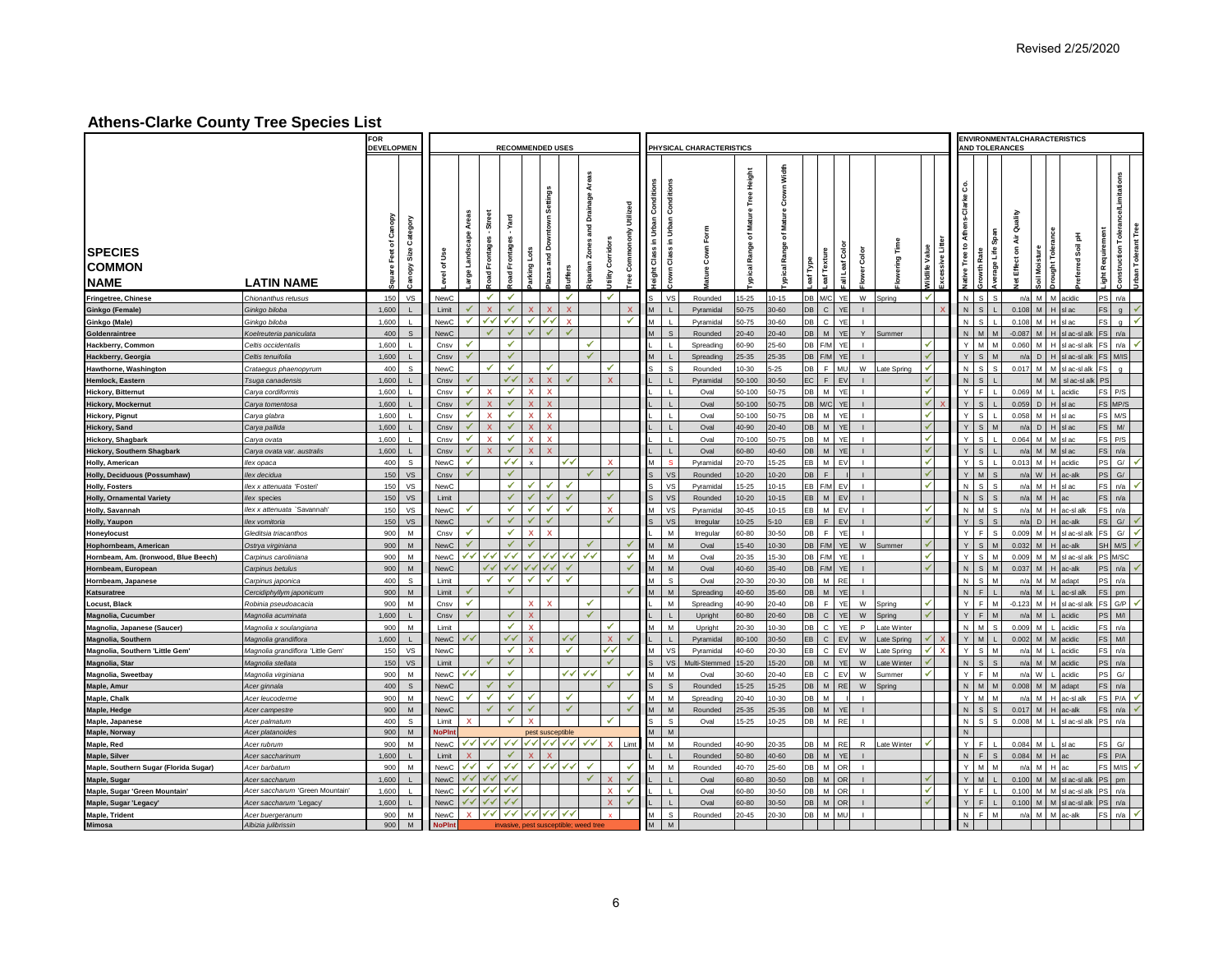|                                                |                                    | <b>FOR</b><br><b>DEVELOPMEN</b>                           |                  |                                      |                              |                                                           |                    | <b>RECOMMENDED USES</b>            |               |                                         |                                                    |                           |                                     | PHYSICAL CHARACTERISTICS |                                               |                                             |          |                              |                |             |                              |                                    |                    |                     | <b>ENVIRONMENTALCHARACTERISTICS</b><br><b>AND TOLERANCES</b> |              |               |               |                                            |                            |
|------------------------------------------------|------------------------------------|-----------------------------------------------------------|------------------|--------------------------------------|------------------------------|-----------------------------------------------------------|--------------------|------------------------------------|---------------|-----------------------------------------|----------------------------------------------------|---------------------------|-------------------------------------|--------------------------|-----------------------------------------------|---------------------------------------------|----------|------------------------------|----------------|-------------|------------------------------|------------------------------------|--------------------|---------------------|--------------------------------------------------------------|--------------|---------------|---------------|--------------------------------------------|----------------------------|
|                                                |                                    |                                                           |                  |                                      |                              |                                                           |                    |                                    |               |                                         |                                                    |                           |                                     |                          |                                               |                                             |          |                              |                |             |                              |                                    |                    |                     |                                                              |              |               |               |                                            |                            |
| <b>SPECIES</b><br><b>COMMON</b><br><b>NAME</b> | <b>LATIN NAME</b>                  | quare Feet of Canopy<br>Category<br>Size<br><b>Tanopy</b> | ౨<br>৳<br>g      | <b>Areas</b><br>cape<br>Lands<br>rge |                              | <b>Street</b><br>Yard<br>Frontages<br>pad Frontages<br>ag | Lots<br>arking l   | wntown Settings<br>and Dov<br>azas | <b>Affers</b> | Areas<br>nage<br>à<br>ਜ਼<br>iparian Zor | Utilized<br>Commononly<br>Corridor<br>tility<br>ee | leight Class in Urban Con | Conditio<br>Urban<br>-<br>පී<br>mwo | ৳                        | Height<br>Mature Tree<br>৳<br>Range<br>ypical | š<br>ö<br>Mature<br>৳<br>ඝ<br>Ran<br>ypical | eaf Type | all Leaf Colo<br>eaf Texture | ower Color     | Ĕ<br>ering  | Valu<br>xcessive<br>Vildlife | ပိ<br>-Clarke<br>lative Tree to At | <b>Growth Rate</b> | Span<br>Life<br>age | ≧<br>£<br>ø<br>ä<br>et Effect on                             | oil Moistu   | Ight          | 玉<br>Soil     | nce/Limitations<br>Tolerar<br>construction | <b>Jrban Tolerant Tree</b> |
| Mulberry, Red                                  | Morus rubra                        | 900<br>M                                                  | Cnsy             |                                      | $\checkmark$<br>$\mathbf{x}$ |                                                           | $\mathbf{x}$       |                                    |               | $\checkmark$                            |                                                    |                           | M                                   | Rounded                  | 40-70                                         | 20-50                                       | DB       | YE<br>$\mathbf{C}$           |                |             | $\checkmark$                 | $\mathsf{Y}$                       | F                  |                     | 0.099                                                        | M H          |               | l ac-si alk   | G/                                         |                            |
| Oak, Black                                     | Quercus velutina                   | 1,600<br>$\mathbf{L}$                                     | Cnsv             | √                                    |                              |                                                           |                    |                                    |               | ✔                                       | √                                                  |                           |                                     | Rounded                  | 70-90                                         | 50-60                                       | DB       | <b>RE</b><br>M               | $\mathbf{I}$   |             |                              |                                    | $\mathbf{M}$       |                     | $-0.253$                                                     | D            |               | sl ac         | G/                                         |                            |
| Oak, Cherrybark                                | Quercus falcata var. pagodifolia   | 1,600<br>L.                                               | NewC             | ✓                                    |                              |                                                           | ✔                  |                                    |               | $\checkmark$                            | ✔                                                  |                           |                                     | Rounded                  | 60-100                                        | 30-50                                       | DB.      | M<br><b>RE</b>               |                |             |                              |                                    |                    |                     | n/s                                                          |              |               |               | G/                                         |                            |
| Oak, Chestnut                                  | Quercus prinus                     | 1,600<br>$\mathbf{L}$                                     | <b>NewC</b>      |                                      | ✓                            | ✔✔                                                        |                    |                                    |               | $\mathbf{x}$                            | $\checkmark$                                       |                           |                                     | Rounded                  | 50-80                                         | 30-60                                       | DB       | M RE                         |                |             |                              | Y                                  | <sub>S</sub>       |                     | $-0.342$                                                     |              |               | acidic        | GM/S                                       |                            |
| Oak, Diamond Leaf (Laurel)                     | Quercus laurifolia                 | 1,600                                                     | NewC             |                                      |                              | ✔<br>✔                                                    |                    |                                    |               |                                         | ✓                                                  |                           |                                     | Rounded                  | 60-80                                         | 50-60                                       | DB       | M<br>YE                      |                |             |                              | N                                  | <b>M</b>           |                     | n/a                                                          |              |               | ac-sl alk     | G/                                         |                            |
| Oak, English                                   | Quercus robul                      | 1.600                                                     | Limit            |                                      |                              | ✓<br>✓                                                    |                    |                                    |               |                                         | ✓                                                  |                           |                                     | Rounded                  | 40-60                                         | 40-60                                       | DB       | $M$ BR                       |                |             | ✓                            | N                                  | $\mathbf{S}$       |                     | 0.275                                                        |              |               | sl ac-sl all  | n/a                                        |                            |
| Oak, Georgia                                   | Quercus georgiana                  | 1.600                                                     | I imit           |                                      |                              |                                                           | ✓                  |                                    |               |                                         | ✔                                                  |                           |                                     | Rounded                  | $20 - 40$                                     | 10-30                                       | DВ       | $M$ BR                       |                |             |                              | Y                                  |                    |                     | n/a                                                          | <sub>D</sub> |               | ac-alk        | n/a                                        |                            |
| Oak, Laurel                                    | Quercus hemisphaerica              | 1,600                                                     | NewC             | ✓                                    |                              | ✓                                                         |                    |                                    |               |                                         | ✓                                                  |                           |                                     | Rounded                  | 60-90                                         | 50-60                                       | DB       | $M$ BR                       |                |             |                              |                                    | $\mathsf{N}$<br>E  |                     | $-0.314$                                                     |              |               | adapt         | n/a                                        |                            |
| Oak, Laurel 'Darlington'                       | Quercus hemisphaerica 'Darlington' | 1,600                                                     | <b>NewC</b>      | ✔                                    | ママ                           | $\checkmark$                                              |                    |                                    |               |                                         | ✔                                                  |                           |                                     | Rounded                  | 60-90                                         | 50-60                                       | DB       | F<br><b>BR</b>               |                |             |                              | ${\sf N}$                          |                    |                     |                                                              | $n/a$ D      |               | adapt         | n/a                                        |                            |
| Oak, Live                                      | Quercus virginiana                 | 1,600<br>$\mathsf{L}$                                     | Cnsv             |                                      |                              |                                                           |                    | out of climate zone range          |               |                                         |                                                    |                           |                                     |                          |                                               |                                             |          |                              |                |             |                              | $\,$ N                             |                    |                     |                                                              |              |               |               |                                            |                            |
| Oak, Northern Red                              | Quercus rubra                      | 1.600                                                     | <b>NewC</b>      |                                      | ✓✓                           | ✓√<br>✔                                                   |                    |                                    |               |                                         | $\checkmark$                                       |                           |                                     | Rounded                  | 60-100                                        | 30-60                                       | DB.      | M RF                         |                |             |                              | $\vee$                             |                    |                     | $-0.503$                                                     |              |               | ac-sl ac      | M/SC                                       |                            |
| Oak, Nuttall                                   | Quercus nuttalli                   | 1.600                                                     | <b>NewC</b>      |                                      | ✓                            |                                                           |                    |                                    |               |                                         | $\checkmark$                                       |                           |                                     | Rounded                  | 60-80                                         | 35-50                                       | DB       | M RE                         |                |             |                              | Y                                  | M                  |                     |                                                              | $n/a$ M      |               |               | n/a                                        |                            |
| Oak, Oglethorpe                                | Quercus oglethorpensis             | 1.600                                                     | Cnsv             | ✔                                    |                              | ✓<br>✔                                                    |                    |                                    |               |                                         | $\checkmark$                                       |                           |                                     | Rounded                  | 40-70                                         | $30 - 50$                                   | DB.      | M RE                         |                |             |                              | $\vee$                             | <sub>S</sub>       |                     | n/a                                                          |              |               |               | n/a                                        |                            |
| Oak, Overcup                                   | Quercus Ivrata                     | 1.600<br>$\mathbf{L}$                                     | <b>NewC</b>      |                                      | ╱✓│<br>√√                    | ✓√                                                        |                    |                                    |               |                                         | ✓                                                  |                           | $\Box$                              | Rounded                  | $30 - 45$                                     | $30 - 45$                                   | DB       | M BR                         |                |             |                              | Y                                  | M                  |                     |                                                              | $-0.159$ W   |               | ac-sl alk     | G/                                         |                            |
| Oak, Pin                                       | Quercus palustris                  | 1.600<br>$\mathbf{L}$                                     | Limit            | $\mathbf{x}$                         |                              | ✔<br>✔                                                    | x                  |                                    |               | $\mathsf{x}$                            |                                                    |                           | -11                                 | Pyramidal                | 40-100                                        | $20 - 50$                                   | DB       | M RE                         | $\mathbf{I}$   |             | ✓                            | $\mathsf{N}$                       | M                  |                     | $-0.483$                                                     |              | M acidic      |               | mg                                         |                            |
| Oak, Post                                      | Quercus stellata                   | 1.600                                                     | Limit            |                                      |                              | ✓√                                                        |                    |                                    |               |                                         | √                                                  |                           | $\blacksquare$                      | Rounded                  | $40 - 50$                                     | $35 - 40$                                   |          | DB M/C BR                    |                |             | ✓                            | Y                                  | M                  |                     | $-0.327$                                                     |              |               | ac-sl alk     | G/                                         |                            |
| Oak. Sawtooth                                  | Quercus acutissima                 | 1.600                                                     | I imit           | $\mathbf{x}$                         |                              | $\mathsf{x}$<br>✔                                         |                    |                                    |               | $\mathbf 0$                             | √                                                  | M                         | - 1                                 | Oval                     | 50-60                                         | 30-60                                       | DВ       | M<br>YE                      | $\mathbf{I}$   |             | ✓                            | $\mathsf{N}$                       | l F                |                     | $-0.159$                                                     | M            |               | M ac-sl alk   | n/a                                        |                            |
| Oak, Scarlet                                   | Quercus coccinea                   | 1,600                                                     | <b>NewC</b>      |                                      | イイ イイ                        | ✔✔                                                        | ✓                  |                                    |               |                                         | $\checkmark$                                       |                           |                                     | Rounded                  | 50-80                                         | 30-50                                       | DB       | M RE                         |                |             | ✓                            | $\mathsf{Y}$                       |                    | M                   | $-0.592$                                                     |              |               | sl ac         | G/                                         |                            |
| Oak, Shumard                                   | Quercus shumardii                  | 1,600                                                     | NewC             |                                      | マイ イイ                        |                                                           | 11 11 11           |                                    |               |                                         | ✔                                                  |                           |                                     | Rounded                  | 60-100                                        | 30-70                                       | DB       | M RE                         | $\blacksquare$ |             | ✓                            | Y                                  |                    | F                   |                                                              | $-0.265$ M   | H ac-alk      |               | G/                                         |                            |
| Oak, Southern Red                              | Quercus falcata                    | 1,600                                                     | NewC             |                                      | ✓✓                           | ✓√<br>√                                                   |                    |                                    |               | $\checkmark$                            | $\checkmark$                                       |                           |                                     | Rounded                  | 60-100                                        | 30-70                                       | DB       | M OR                         |                |             | ✓                            | Y                                  |                    | M                   | $-0.576$                                                     |              |               |               | $\mathbb{G}/% \mathbb{G}^{\prime}$         |                            |
| Oak, Swamp Chestnut                            | Quercus michauxii                  | 1,600<br>$\mathbf{L}$                                     | NewC             |                                      | ✓<br>$\mathbf{x}$            |                                                           | ✓                  |                                    |               | ✔                                       | ✔                                                  |                           | $\blacksquare$                      | Oval                     | 70-90                                         | 30-60                                       | DB       | M<br>YE                      | $\mathbf{I}$   |             |                              | Y                                  | M                  |                     | $-0.544$                                                     |              | M M n/a       |               | $\mathbb{G}/$                              |                            |
| Oak, Swamp White                               | Quercus bicolor                    | 1,600                                                     | <b>NewC</b>      |                                      |                              |                                                           |                    |                                    |               | $\checkmark$                            | $\checkmark$                                       |                           |                                     | Oval                     | 70-90                                         | $30 - 60$                                   | DB       | M<br>YE                      |                |             |                              |                                    | M                  |                     | $-0.457$                                                     |              | $M$ $M$ $n/a$ |               | $\mathbb{G}/% \mathbb{G}^{\prime}$         |                            |
| Oak, Water                                     | Quercus nigra                      | 1,600<br>$\mathbf{L}$                                     | Limit            |                                      |                              | $\mathbf{x}$<br>$\mathbf x$                               | ¥                  |                                    | $\mathbf x$   | $\checkmark$                            | Limit                                              |                           |                                     | Rounded                  | 50-100                                        | 30-70                                       | DB       | M<br>YE                      | $\blacksquare$ |             |                              |                                    | E<br>Y             | <b>M</b>            | $-0.451$                                                     |              |               | M M ac-sl alk | G/                                         |                            |
| Oak, White                                     | Quercus alba                       | 1.600                                                     | NewC             |                                      | ✓√                           | √√                                                        |                    |                                    |               |                                         | $\checkmark$                                       |                           |                                     | Rounded                  | 60-100                                        | 30-80                                       | DВ.      | $M$ RE                       |                |             |                              |                                    | <sub>S</sub>       |                     | $-0.348$                                                     |              |               | cidic         | 3M/S                                       |                            |
| Oak, Willow                                    | Quercus phellos                    | 1,600                                                     | <b>NewC</b>      |                                      | マイ イイ                        |                                                           | ✓✓<br>$\checkmark$ | シン                                 |               | $\checkmark$                            | $\checkmark$                                       |                           |                                     | Rounded                  | 40-100                                        | 30-60                                       | DB F/M   | YE                           |                |             |                              | Y                                  | F                  |                     |                                                              | $-0.314$ M H |               | acidic        |                                            | GM/S $\checkmark$          |
| Orange, Osage                                  | Maclura pomifera                   | M<br>900                                                  | Limit            |                                      |                              | ✓                                                         |                    |                                    |               |                                         | $\mathbf{x}$                                       |                           | M                                   | Spreading                | $30 - 40$                                     | $30 - 40$                                   | ЭB.      | M/C<br>YE                    |                |             |                              | $\overline{N}$                     | $\epsilon$         |                     | 0.000                                                        |              |               | sl ac-sl all  | n/a                                        | $\checkmark$               |
| Parrotia                                       | Parrotia persica                   | 400<br>s                                                  | Limit            |                                      | ✓                            | ✓                                                         |                    |                                    |               |                                         | √                                                  |                           | s                                   | Rounded                  | 20-40                                         | 20-35                                       | DВ       | M OR                         | R              | Spring      |                              | ${\sf N}$                          | F                  |                     |                                                              | $n/a$ M M    |               | ac-sl alk     | n/a                                        |                            |
| Pear, Callery                                  | Pyrus calleryana                   | M<br>900                                                  | Cnsv             |                                      |                              |                                                           |                    | defective branch structure         |               |                                         |                                                    |                           | M                                   | Oval                     |                                               |                                             |          |                              |                |             |                              | N                                  |                    |                     |                                                              |              |               |               |                                            |                            |
| Pecan                                          | Carya illinoensis                  | 1,600<br>L.                                               | NewC             | ✓                                    |                              |                                                           | ✔<br>x             | $\mathbf x$                        | $\mathbf x$   |                                         |                                                    |                           | $\blacksquare$                      | Upright                  | 60-100                                        | 30-75                                       | DB M/C   | YE                           |                |             | ✓<br>x                       | ${\sf N}$                          | - S                | M                   |                                                              | $0.088$ M    |               | sl ac-sl all  | mg                                         |                            |
| Persimmon, Common                              | Diospyros virginiana               | M<br>900                                                  | New <sub>C</sub> |                                      |                              |                                                           |                    |                                    |               |                                         |                                                    |                           | M                                   | Oval                     | 70-80                                         | 40-60                                       | DB       | M RE                         |                |             |                              | $\vee$                             |                    |                     | 0.058                                                        |              |               | ac-alk        | G/P                                        |                            |
| <b>Pine, Eastern White</b>                     | Pinus strobus                      | 1,600                                                     | Cnsv             |                                      |                              |                                                           |                    | not heat tolerant                  |               |                                         |                                                    |                           |                                     |                          |                                               |                                             |          |                              |                |             |                              | ${\sf N}$                          |                    |                     |                                                              |              |               |               |                                            |                            |
| Pine, Loblolly                                 | Pinus taeda                        | 1,600                                                     | <b>NewC</b>      |                                      | ✓✓                           |                                                           | ✓√                 |                                    | ✓✓            |                                         | Limt                                               |                           |                                     | Pyramidal                | 80-100                                        | $20 - 40$                                   | EC.      | $F$ EV                       |                |             |                              |                                    | Y                  |                     | 0.016                                                        |              |               | cidic         | G/                                         |                            |
| Pine, Longleaf                                 | Pinus palustris                    | 1,600<br>L                                                | Cnsv             |                                      |                              | ✓                                                         | ✓                  |                                    | ✓             | $\mathbf x$                             |                                                    |                           |                                     | Pyramidal                | 60-100                                        | 20-40                                       | ЕC       | F<br>EV                      |                |             |                              | N                                  | M                  |                     |                                                              | $0.010$ M H  |               | ac-sl alk     | GM/C                                       |                            |
| <b>Pine, Shortleaf</b>                         | Pinus echinata                     | 1,600                                                     | NewC             |                                      | ✓✓                           | ✓                                                         | ✓                  |                                    | ✓             | ✓                                       |                                                    |                           |                                     | Pyramidal                | 60-100                                        | $20 - 40$                                   | EC       | F<br>EV                      |                |             |                              |                                    | $\overline{M}$     |                     | 0.008                                                        |              |               |               | GM/P                                       |                            |
| Pine, Slash                                    | Pinus elliotii                     | 1,600                                                     | Cnsv             |                                      |                              |                                                           | ✔<br>✓             |                                    | $\checkmark$  | $\mathsf{x}$                            |                                                    |                           |                                     | Pyramidal                | 60-100                                        | $20 - 50$                                   | EC I     | F<br>EV                      |                |             |                              | ${\sf N}$                          | I F                | <b>M</b>            |                                                              | $0.010$ M M  |               | ac-sl alk     | G/                                         |                            |
| Pine, Virginia                                 | Pinus virginiana                   | 900<br>M                                                  | New <sub>C</sub> |                                      |                              |                                                           |                    |                                    | $\checkmark$  |                                         |                                                    |                           | M                                   | Pyramidal                | $15 - 70$                                     | $10 - 35$                                   | FC.      | $F$ EV                       |                |             |                              | $\vee$                             | $\mathbf{r}$       |                     | 0.003                                                        |              |               |               | G/                                         |                            |
| <b>Pistache, Chinese</b>                       | Pistacia chinensis                 | 900<br>M                                                  | Limit            |                                      | √                            | ✓✓                                                        | ✓                  |                                    | $\checkmark$  | Y                                       | ✓                                                  |                           | M                                   | Rounded                  | 60-80                                         | $40 - 50$                                   | db I     | M RE                         | G              | Spring      |                              | $\mathsf{N}$                       | <b>M</b>           |                     | n/a                                                          |              |               | ic-alk        | n/a                                        | ✓                          |
| Planetree, London                              | Platanus x acerifolia              | 1.600<br>$\mathbf{L}$                                     | <b>NewC</b>      |                                      |                              | ✓√<br>$\checkmark$                                        | ✓√                 |                                    |               |                                         | Limt                                               |                           |                                     | Irregular                | 60-100                                        | 20-80                                       | DB       | $\mathsf{C}$<br>YE           |                |             |                              | $\mathbf{N}$                       |                    |                     | $-0.415$                                                     |              |               | sl ac-sl alk  | pg                                         | V                          |
| Plum, Chickasaw                                | Prunus angustifolia                | 150<br><b>VS</b>                                          | Cnsv             | ✔                                    |                              | $\mathbf{x}$<br>✔                                         |                    |                                    | ✔             |                                         | ✓                                                  | S.                        | <b>VS</b>                           | Rounded                  | $10 - 20$                                     | $10 - 20$                                   | DB       | F                            | W              | Late Winter |                              | Y                                  | M                  | -S                  |                                                              | $n/a$ M      |               | sl ac-sl alk  | M/IS                                       |                            |
| Plum, Purpleleaf                               | Prunus cerasifera                  | 400<br>$\mathsf{s}$                                       | I imit           |                                      |                              | ✔                                                         |                    |                                    | $\checkmark$  |                                         | ✓                                                  | $\mathbf{s}$              | <sub>S</sub>                        | Rounded                  | $10 - 25$                                     | $10-25$                                     | DB       | $F$ RE                       |                | P/W Spring  |                              | $\,$ N $\,$                        | M                  | <sub>S</sub>        |                                                              | $0.014$ M    |               | sl ac-sl alk  | mg                                         |                            |
| Poplar, Lombardy                               | Populus nigra var. italica         | M<br>900                                                  | NoPInt           |                                      |                              |                                                           |                    | susceptable to pests and disease   |               |                                         |                                                    |                           | M                                   |                          |                                               |                                             |          |                              |                |             |                              | ${\sf N}$                          |                    |                     |                                                              |              |               |               |                                            |                            |
| Poplar, White                                  | Populus alba                       | M<br>900                                                  | Cnsv             |                                      |                              |                                                           | ✓                  |                                    |               |                                         |                                                    |                           | M                                   | Oval                     | 40-100                                        | 20-60                                       | DB       | $\mathbf{C}$<br><b>YE</b>    |                |             |                              | $\overline{N}$                     |                    |                     | $-0.417$                                                     |              |               | c-all         | n/a                                        |                            |
| Poplar, Yellow (Tuliptree)                     | Liriodendron tulipifera            | 1,600                                                     | NewC             | ✓✓                                   |                              |                                                           | ✓                  |                                    |               | ✓✓                                      | $\mathbf x$<br>Limt                                |                           |                                     | Oval                     | 80-150                                        | 30-60                                       | DВ       | $\mathbf{C}$<br>YE           | Y              | Spring      |                              | Y                                  | M                  |                     |                                                              | 0.171 M      |               | sl ac         | P/IS                                       |                            |
| Redbud, Eastern                                | Cercis canadensis                  | 400<br>$\mathbb S$                                        | NewC             |                                      | ✓✓                           | ✓√                                                        |                    |                                    | ✓√            | $\checkmark$                            | ✔                                                  |                           | <sub>S</sub>                        | Spreading                | $25 - 50$                                     | $15-25$                                     | DB       | <b>YE</b><br>M               | P              | Spring      |                              | Y                                  | F                  |                     |                                                              | 0.012 M      |               | ac-sl ac      | M/S                                        |                            |
| <b>Redbud, Eastern White</b>                   | Cercis canadensis var. alba        | 400<br>s                                                  | NewC             |                                      | マーマイ                         | ✔                                                         |                    | ✔                                  | ✓             | ✔                                       | ✔                                                  | Ś                         | s                                   | Spreading                | 20-30                                         | 15-25                                       | DB       | M<br>YE                      | W              | Spring      | ✓                            | Y                                  | l F                | -S                  |                                                              | n/a M M      |               | ac-sl ac      | n/a                                        |                            |
| Redbud, 'Forest Pansy'                         | Cercis canadensis 'Forest Pansy'   | 400<br>$\mathsf{s}$                                       | NewC             | ✔                                    |                              | ✔✔<br>✔✔                                                  |                    | ✔                                  | ✔             | ✔                                       | ✔                                                  | $\mathsf{s}$              | $\mathsf{s}$                        | Spreading                | 20-30                                         | $15-25$                                     | DB       | M YE                         | P              | Spring      | ✓                            |                                    | YF                 | $\mathsf{s}$        |                                                              | $n/a$ M L    |               | ac-sl ac      | n/a<br>PS                                  |                            |